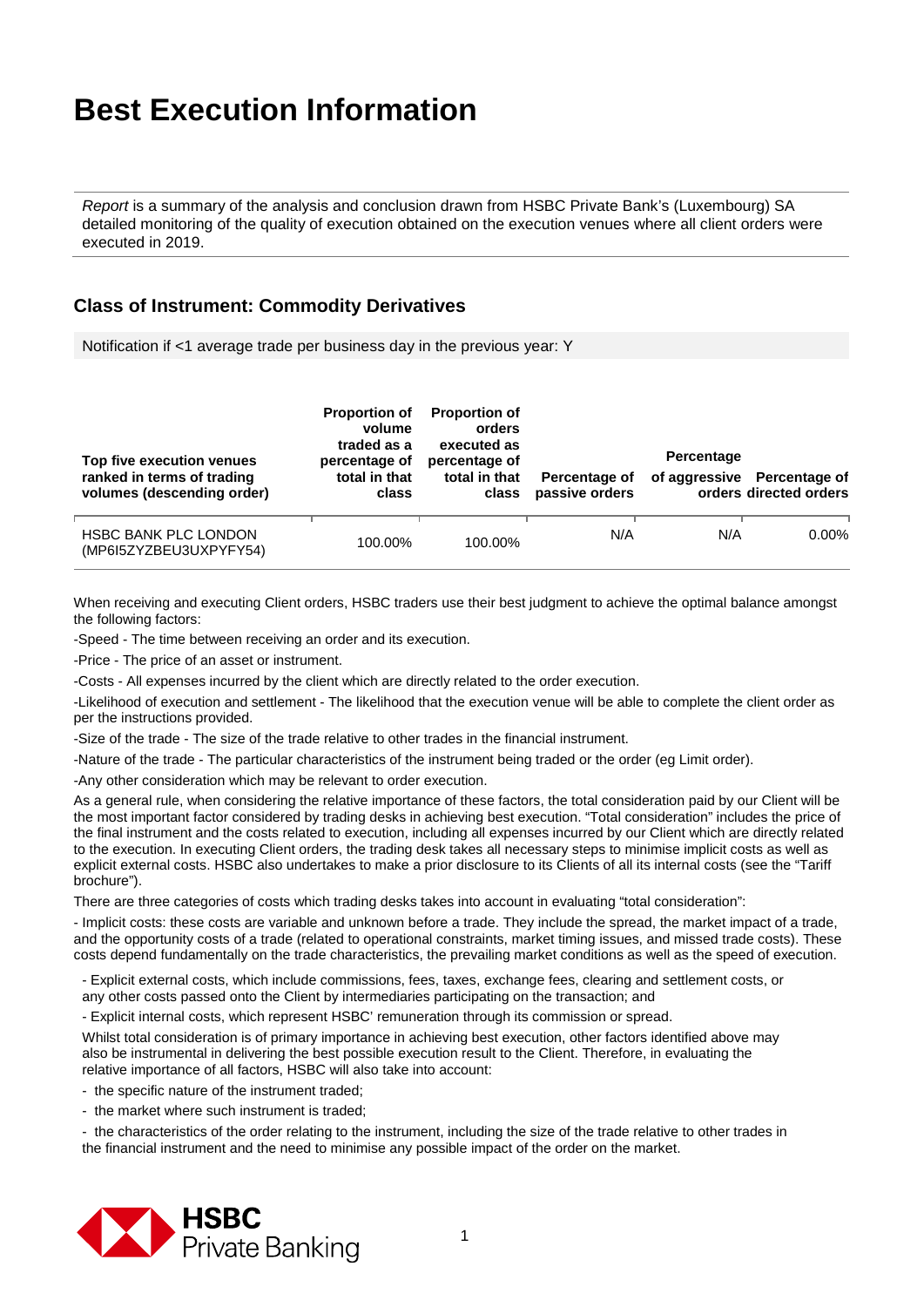HSBC maintains a process to review and mitigate any instances of conflicts arising through the normal course of business. HSBC ensures that all employees are aware of this process and take reasonable steps to identify conflicts of interest that arise or may arise in the course of providing any regulated activity to a client and which may adversely affect clients' interests.

HSBC does not have any price arrangement with any execution venues. Where trading desk does not trade a particular instrument with a full range of counterparties and use only HSBC Global Banking and Markets ("GB&M") or a third party to execute client orders, HSBC is considered to be in a closed architecture environment. This requires HSBC, on a best efforts basis, to compare the prices obtained from GB&M with an alternative available pricing source (e.g. via Bloomberg or Reuters) for those financial instruments where this information is readily publicly available. Where HSBC believes that the price provided by GB&M or a third party is not competitive or where there is no directly comparable investment (when dealing with simple products/structures), HSBC informs clients on a best efforts basis and where achievable obtain the client's consent before executing the transaction with GB&M or a third party.

There was no change in the list of execution venues compared to previous year.

Trading desk doesn't treat categories of clients differently.

Exceptions to the regular process of order management may be allowed only with respect to illiquid financial instruments and unusually large orders, both of which may need to be "worked" during a given period of time, either in search of available liquidity or to ensure the least impact on market price. HSBC will advise its Clients of this fact prior to working the order.

As a general rule, Client orders are not aggregated and are executed on a timely manner and by order of chronological priority. However, there may be instances where Client orders will be bulked, in particular for orders placed on Client portfolios managed by HSBC on a discretionary basis. In all cases, orders can only be aggregated when:

i) The characteristics of the orders makes them suitable for aggregation;

ii) HSBC determines that any such aggregation will not result in any disadvantage to a particular Client; and

iii) In compliance with HSBC' allocation procedures (as may be applicable).

To avoid concentration of risk in external entities, exposure limits by counterparties were defined and are monitored prior to any trade.

The trader best price selection is potentially limited then by exposure threshold defined by credit risk function. These limits apply as well to intra-group trades.

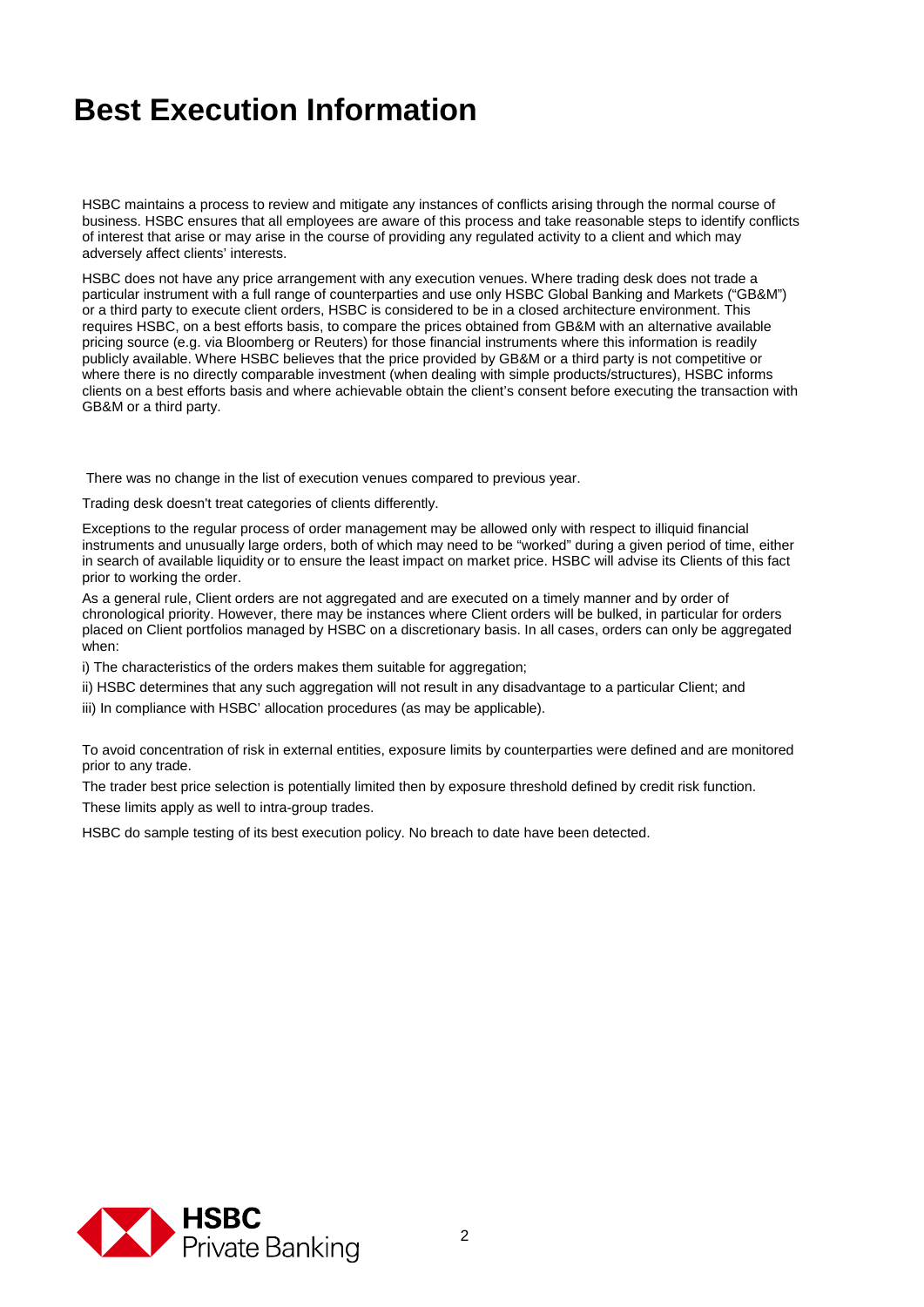Report is a summary of the analysis and conclusion drawn from HSBC Private Bank's (Luxembourg) SA detailed monitoring of the quality of execution obtained on the execution venues where all client orders were executed in 2019.

### **Class of Instrument: Currency Derivatives**

Notification if <1 average trade per business day in the previous year: N

| Top five execution venues<br>ranked in terms of trading<br>volumes (descending order) | <b>Proportion of</b><br>volume<br>traded as a<br>percentage of<br>total in that<br>class | <b>Proportion of</b><br>orders<br>executed as<br>percentage of<br>total in that<br>class | Percentage of<br>passive orders | Percentage | of aggressive Percentage of<br>orders directed orders |
|---------------------------------------------------------------------------------------|------------------------------------------------------------------------------------------|------------------------------------------------------------------------------------------|---------------------------------|------------|-------------------------------------------------------|
| HSBC PB (Suisse) Geneva<br>(549300LM7URE8RZR5X06)                                     | 100.00%                                                                                  | 100.00%                                                                                  | N/A                             | N/A        | $0.00\%$                                              |

When receiving and executing Client orders, HSBC traders use their best judgment to achieve the optimal balance amongst the following factors:

-Speed - The time between receiving an order and its execution.

-Price - the price of an asset or instrument.

-Costs - All expenses incurred by the client which are directly related to the order execution.

-Likelihood of execution and settlement - The likelihood that the execution venue will be able to complete the client order as per the instructions provided.

-Size of the trade - The size of the trade relative to other trades in the financial instrument.

-Nature of the trade - The particular characteristics of the instrument being traded or the order (eg Limit order).

-Any other consideration which may be relevant to order execution.

As a general rule, when considering the relative importance of these factors, the total consideration paid by our Client will be the most important factor considered by trading desks in achieving best execution. "Total consideration" includes the price of the final instrument and the costs related to execution, including all expenses incurred by our Client which are directly related to the execution. In executing Client orders, the trading desk takes all necessary steps to minimise implicit costs as well as explicit external costs. HSBC also undertakes to make a prior disclosure to its Clients of all its internal costs (see the "Tariff brochure").

There are three categories of costs which trading desks takes into account in evaluating "total consideration":

- Implicit costs: these costs are variable and unknown before a trade. They include the spread, the market impact of a trade, and the opportunity costs of a trade (related to operational constraints, market timing issues, and missed trade costs). These costs depend fundamentally on the trade characteristics, the prevailing market conditions as well as the speed of execution.

- Explicit external costs, which include commissions, fees, taxes, exchange fees, clearing and settlement costs, or any other costs passed onto the Client by intermediaries participating on the transaction; and

- Explicit internal costs, which represent HSBC' remuneration through its commission or spread.

Whilst total consideration is of primary importance in achieving best execution, other factors identified above may also be instrumental in delivering the best possible execution result to the Client. Therefore, in evaluating the relative importance of all factors, HSBC will also take into account:

- the specific nature of the instrument traded;

- the market where such instrument is traded;

- the characteristics of the order relating to the instrument, including the size of the trade relative to other trades in the financial instrument and the need to minimise any possible impact of the order on the market.

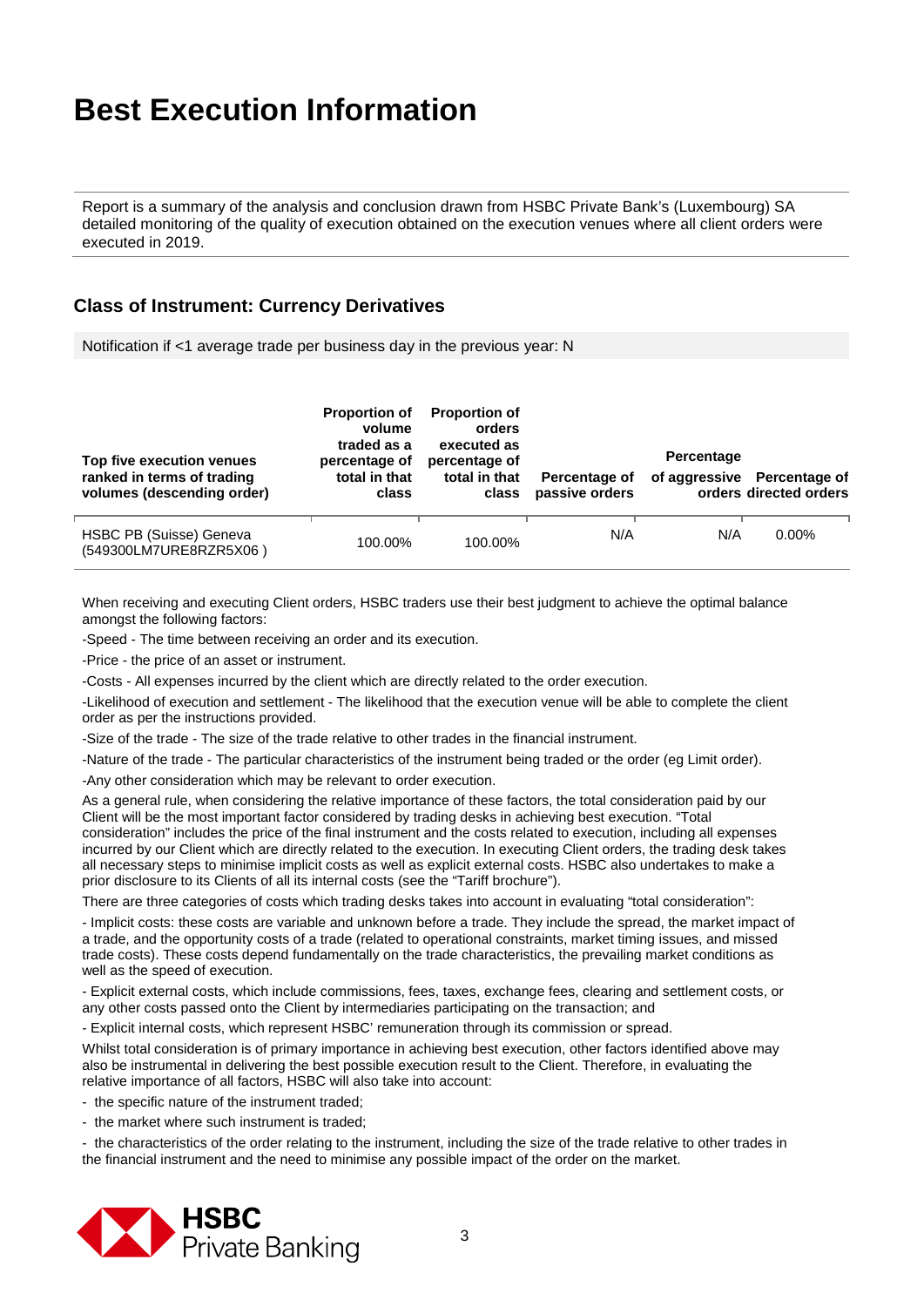HSBC maintains a process to review and mitigate any instances of conflicts arising through the normal course of business. HSBC ensures that all employees are aware of this process and take reasonable steps to identify conflicts of interest that arise or may arise in the course of providing any regulated activity to a client and which may adversely affect clients' interests.

HSBC does not have any price arrangement with any execution venues. Where trading desk does not trade a particular instrument with a full range of counterparties and use only HSBC Global Banking and Markets ("GB&M") or a third party to execute client orders, HSBC is considered to be in a closed architecture environment. This requires HSBC, on a best efforts basis, to compare the prices obtained from GB&M with an alternative available pricing source (e.g. via Bloomberg or Reuters) for those financial instruments where this information is readily publicly available. Where HSBC believes that the price provided by GB&M or a third party is not competitive or where there is no directly comparable investment (when dealing with simple products/structures), HSBC informs clients on a best efforts basis and where achievable obtain the client's consent before executing the transaction with GB&M or a third party.

There was no change in the list of counterparties compared to previous reporting year.

Trading desk doesn't treat categories of clients differently.

Exceptions to the regular process of order management may be allowed only with respect to illiquid financial instruments and unusually large orders, both of which may need to be "worked" during a given period of time, either in search of available liquidity or to ensure the least impact on market price. HSBC will advise its Clients of this fact prior to working the order.

As a general rule, Client orders are not aggregated and are executed on a timely manner and by order of chronological priority. However, there may be instances where Client orders will be bulked, in particular for orders placed on Client portfolios managed by HSBC on a discretionary basis. In all cases, orders can only be aggregated when:

i) The characteristics of the orders makes them suitable for aggregation;

- ii) HSBC determines that any such aggregation will not result in any disadvantage to a particular Client; and
- iii) In compliance with HSBC' allocation procedures (as may be applicable).

To avoid concentration of risk in external entities, exposure limits by counterparties were defined and are monitored prior to any trade.

The trader best price selection is potentially limited then by exposure threshold defined by credit risk function. These limits apply as well to intra-group trades.

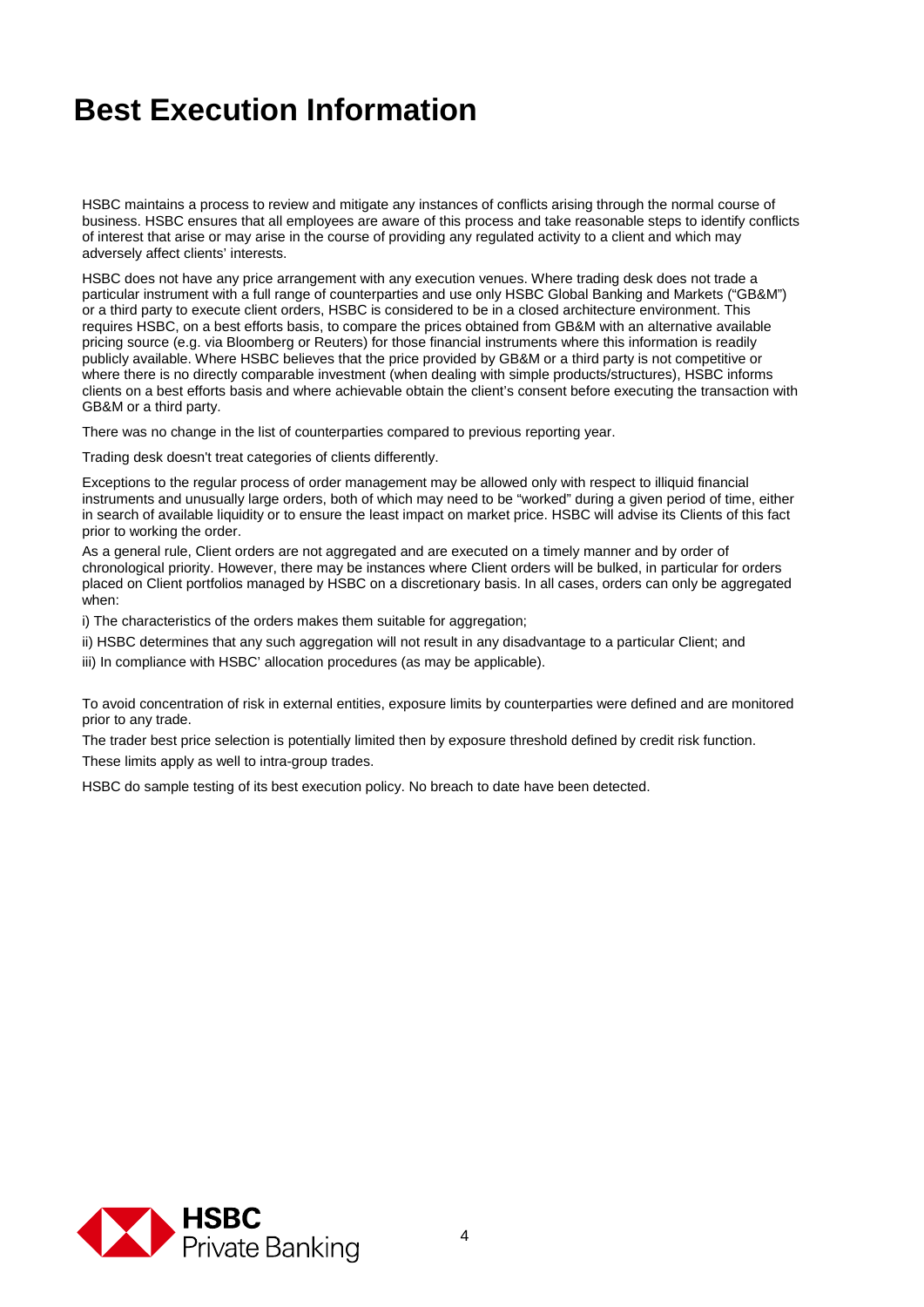Report is a summary of the analysis and conclusion drawn from HSBC Private Bank's (Luxembourg) SA detailed monitoring of the quality of execution obtained on the execution venues where all client orders were executed in 2019.

#### **Class of Instrument: Debt Instruments**

Notification if <1 average trade per business day in the previous year: N

| Top five execution venues ranked<br>in terms of trading volumes<br>(descending order) | <b>Proportion of</b><br>volume traded<br>as a<br>percentage of<br>total in that<br>class | <b>Proportion of</b><br>orders executed<br>as percentage of<br>total in that class | Percentage<br>of passive<br>orders | Percentage<br>of aggressive | Percentage of<br>orders directed orders |
|---------------------------------------------------------------------------------------|------------------------------------------------------------------------------------------|------------------------------------------------------------------------------------|------------------------------------|-----------------------------|-----------------------------------------|
| UBS AG<br>(BFM8T61CT2L1QCEMIK50)                                                      | 15.28%                                                                                   | 20.42%                                                                             | 17.01%                             | 3.41%                       | $0.00\%$                                |
| NOMURA INTL PLC LONDON<br>(DGQCSV2PHVF7I2743539)                                      | 6.80%                                                                                    | 3.34%                                                                              | 1.87%                              | 1.46%                       | $0.00\%$                                |
| <b>GOLDMAN SACHS INTL LONDON</b><br>(W22LROWP2IHZNBB6K528)                            | 6.79%                                                                                    | 6.59%                                                                              | 3.01%                              | 3.58%                       | $0.00\%$                                |
| <b>HSBC BANK PLC LONDON</b><br>(MP6I5ZYZBEU3UXPYFY54)                                 | 6.11%                                                                                    | 5.53%                                                                              | 1.79%                              | 3.74%                       | $0.00\%$                                |
| <b>MERRILL LYNCH INT LONDON</b><br>(GGDZP1UYGU9STUHRDP48)                             | 5.66%                                                                                    | 4.96%                                                                              | 2.20%                              | 2.77%                       | $0.00\%$                                |

When receiving and executing Client orders, HSBC traders use their best judgment to achieve the optimal balance amongst the following factors:

-Speed - The time between receiving an order and its execution.

-Price - the price of an asset or instrument.

-Costs - All expenses incurred by the client which are directly related to the order execution.

-Likelihood of execution and settlement - The likelihood that the execution venue will be able to complete the client order as per the instructions provided.

-Size of the trade - The size of the trade relative to other trades in the financial instrument.

-Nature of the trade - The particular characteristics of the instrument being traded or the order (eg Limit order).

-Any other consideration which may be relevant to order execution.

As a general rule, when considering the relative importance of these factors, the total consideration paid by our Client will be the most important factor considered by trading desks in achieving best execution. "Total consideration" includes the price of the final instrument and the costs related to execution, including all expenses incurred by our Client which are directly related to the execution. In executing Client orders, the trading desk takes all necessary steps to minimise implicit costs as well as explicit external costs. HSBC also undertakes to make a prior disclosure to its Clients of all its internal costs (see the "Tariff brochure").

There are three categories of costs which trading desks takes into account in evaluating "total consideration":

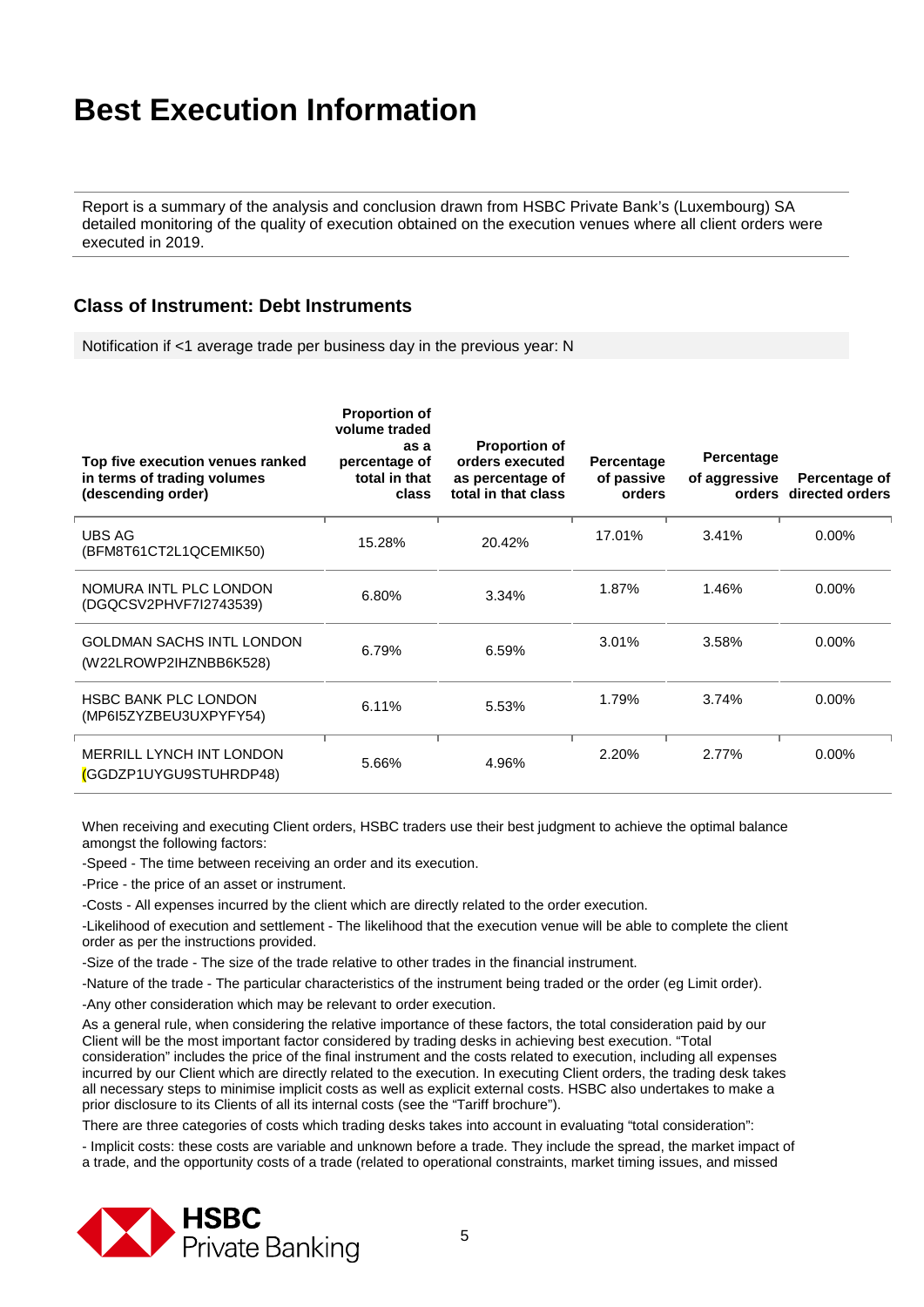trade costs). These costs depend fundamentally on the trade characteristics, the prevailing market conditions as well as the speed of execution.

- Explicit external costs, which include commissions, fees, taxes, exchange fees, clearing and settlement costs, or any other costs passed onto the Client by intermediaries participating on the transaction; and

- Explicit internal costs, which represent HSBC' remuneration through its commission or spread.

Whilst total consideration is of primary importance in achieving best execution, other factors identified above may also be instrumental in delivering the best possible execution result to the Client. Therefore, in evaluating the relative importance of all factors, HSBC will also take into account:

- the specific nature of the instrument traded;
- the market where such instrument is traded;

- the characteristics of the order relating to the instrument, including the size of the trade relative to other trades in the financial instrument and the need to minimise any possible impact of the order on the market.

HSBC maintains a process to review and mitigate any instances of conflicts arising through the normal course of business. HSBC ensures that all employees are aware of this process and take reasonable steps to identify conflicts of interest that arise or may arise in the course of providing any regulated activity to a client and which may adversely affect clients' interests.

HSBC/PBLU does not have any price arrangement with any execution venues.

The list of execution venues listed have change slightly with the new inclusion of Nomura, Goldman Sachs and Merril Lynch when Citigroup, Morgan Stanley and Barclays have been allocated lower volumes this year. This is the result of our best execution process for specific orders received from our clients during the reporting period.

Trading desk doesn't treat categories of clients differently.

Exceptions to the regular process of order management may be allowed only with respect to illiquid financial instruments and unusually large orders, both of which may need to be "worked" during a given period of time, either in search of available liquidity or to ensure the least impact on market price. HSBC will advise its Clients of this fact prior to working the order.

As a general rule, Client orders are not aggregated and are executed on a timely manner and by order of chronological priority. However, there may be instances where Client orders will be bulked, in particular for orders placed on Client portfolios managed by HSBC on a discretionary basis. In all cases, orders can only be aggregated when:

i) The characteristics of the orders makes them suitable for aggregation;

ii) HSBC determines that any such aggregation will not result in any disadvantage to a particular Client; and

iii) In compliance with HSBC' allocation procedures (as may be applicable).

To avoid concentration of risk in external entities, exposure limits by counterparties were defined and are monitored prior to any trade.

The trader best price selection is potentially limited then by exposure threshold defined by credit risk function. These limits apply as well to intra-group trades.

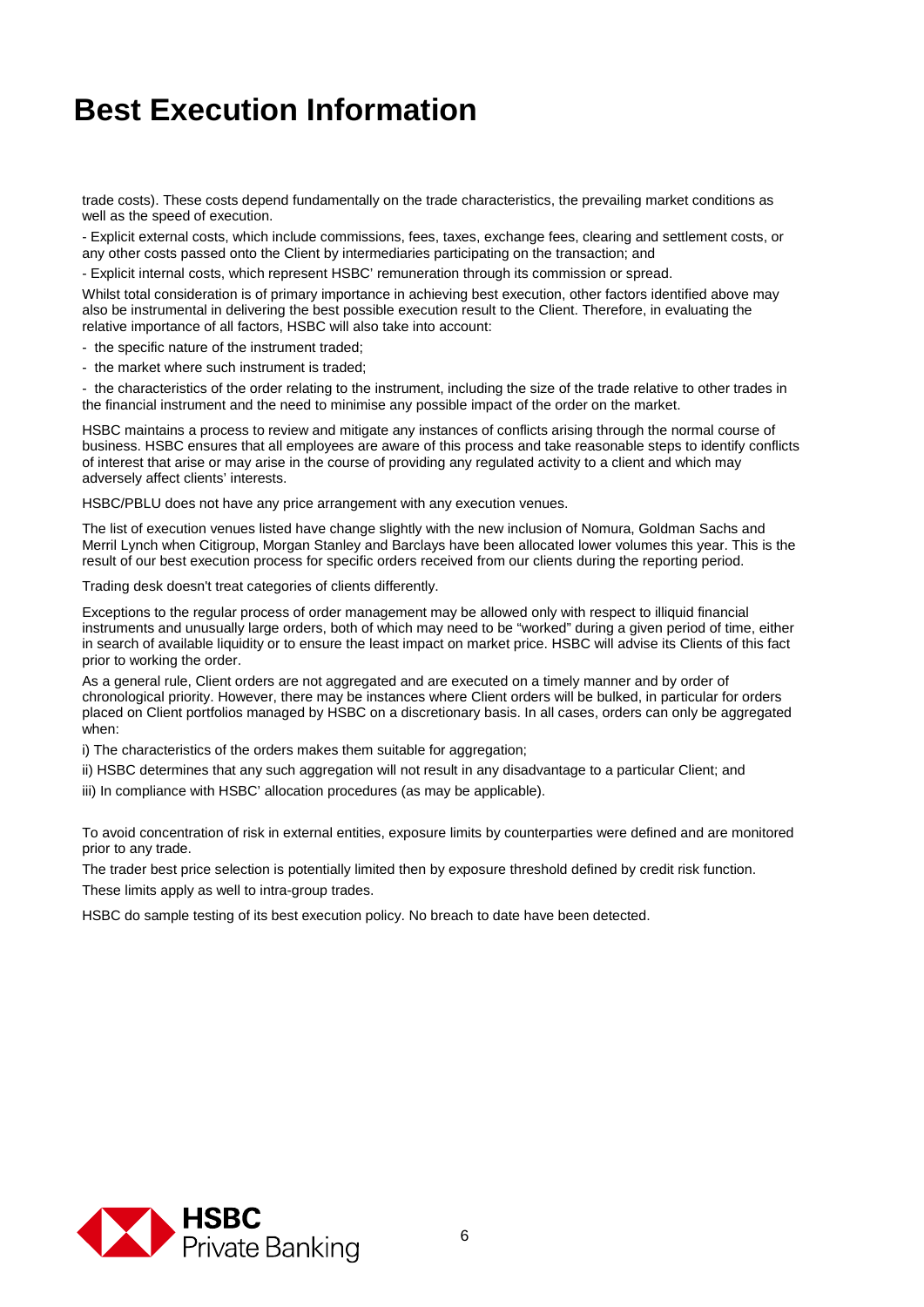Report is a summary of the analysis and conclusion drawn from HSBC Private Bank's (Luxembourg) SA detailed monitoring of the quality of execution obtained on the execution venues where all client orders were executed in 2019.

#### **Class of Instrument: Equities - Shares and Depositary Receipts – BAND 1-2**

Notification if <1 average trade per business day in the previous year: N

| Top five execution venues<br>ranked in terms of trading<br>volumes (descending order) | <b>Proportion of</b><br>volume<br>traded as a<br>percentage of<br>total in that<br>class | <b>Proportion of</b><br>orders<br>executed as<br>percentage of<br>total in that<br>class | Percentage of<br>passive orders | Percentage<br>of aggressive | Percentage of<br>orders directed orders |
|---------------------------------------------------------------------------------------|------------------------------------------------------------------------------------------|------------------------------------------------------------------------------------------|---------------------------------|-----------------------------|-----------------------------------------|
| <b>HSBC SECURITIES NEW YORK</b><br>(CYYGQCGNHMHPSMRL3R97)                             | 66.19%                                                                                   | 52.58%                                                                                   | 3.62%                           | 48.97%                      | $0.00\%$                                |
| <b>HSBC SECURITIES LDN</b><br>(MP6I5ZYZBEU3UXPYFY54)                                  | 32.95%                                                                                   | 46.49%                                                                                   | 0.21%                           | 46.28%                      | $0.00\%$                                |
| <b>CREDIT SUISSE (SWISS) LTD</b><br>(549300CWR0W0BCS9Q144)                            | 0.52%                                                                                    | 0.10%                                                                                    | 0%                              | 0.10%                       | $0.00\%$                                |
| <b>RBC EUROPE LONDON</b><br>(TXDSU46SXBWIGJ8G8E98)                                    | 0.46%                                                                                    | 0.52%                                                                                    | 0%                              | 0.52%                       | $0.00\%$                                |
| CITIGROUP GLOB MKTS LDN<br>(XKZZ2JZF41MRHTR1V493)                                     | 0.19%                                                                                    | 0.10%                                                                                    | 0%                              | 0.10%                       | $0.00\%$                                |

When receiving and executing Client orders, HSBC traders use their best judgment to achieve the optimal balance amongst the following factors:

-Speed - The time between receiving an order and its execution.

-Price - The price of an asset or instrument.

-Costs - All expenses incurred by the client which are directly related to the order execution.

-Likelihood of execution and settlement - The likelihood that the execution venue will be able to complete the client order as per the instructions provided.

-Size of the trade - The size of the trade relative to other trades in the financial instrument.

-Nature of the trade - The particular characteristics of the instrument being traded or the order (eg Limit order).

-Any other consideration which may be relevant to order execution.

As a general rule, when considering the relative importance of these factors, the total consideration paid by our Client will be the most important factor considered by trading desks in achieving best execution. "Total consideration" includes the price of the final instrument and the costs related to execution, including all expenses incurred by our Client which are directly related to the execution. In executing Client orders, the trading desk takes all necessary steps to minimise implicit costs as well as explicit external costs. HSBC also undertakes to make a prior disclosure to its Clients of all its internal costs (see the "Tariff brochure").

There are three categories of costs which trading desks takes into account in evaluating "total consideration":

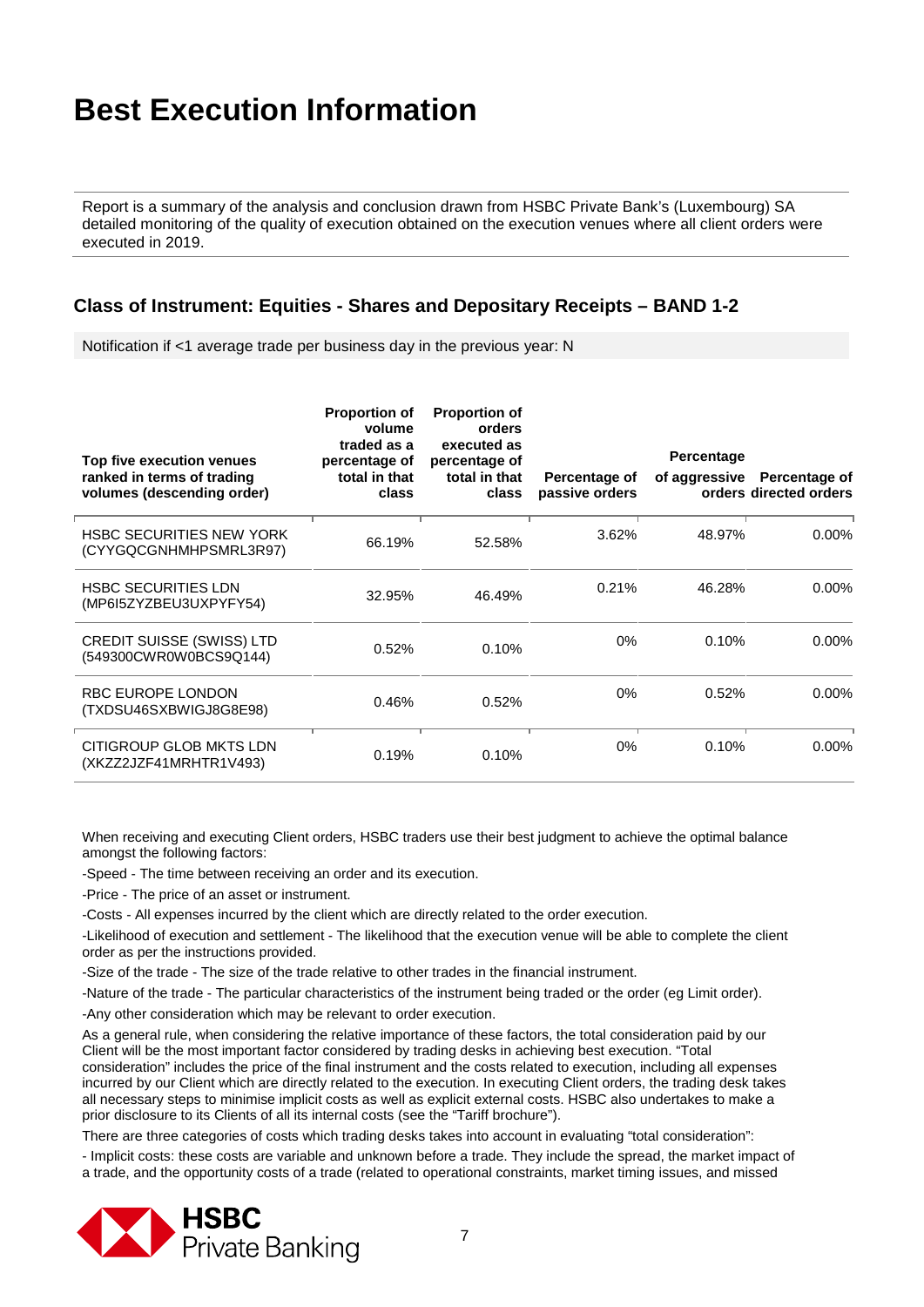trade costs). These costs depend fundamentally on the trade characteristics, the prevailing market conditions as well as the speed of execution.

- Explicit external costs, which include commissions, fees, taxes, exchange fees, clearing and settlement costs, or any other costs passed onto the Client by intermediaries participating on the transaction; and

- Explicit internal costs, which represent HSBC' remuneration through its commission or spread.

Whilst total consideration is of primary importance in achieving best execution, other factors identified above may also be instrumental in delivering the best possible execution result to the Client. Therefore, in evaluating the relative importance of all factors, HSBC will also take into account:

- the specific nature of the instrument traded;

- the market where such instrument is traded;

- the characteristics of the order relating to the instrument, including the size of the trade relative to other trades in the financial instrument and the need to minimise any possible impact of the order on the market.

HSBC maintains a process to review and mitigate any instances of conflicts arising through the normal course of business. HSBC ensures that all employees are aware of this process and take reasonable steps to identify conflicts of interest that arise or may arise in the course of providing any regulated activity to a client and which may adversely affect clients' interests.

HSBC/PBLU does not have any price arrangement with any execution venues.

No significant change in the list of execution venues listed when compared to previous reporting period.

Trading desk doesn't treat categories of clients differently.

Exceptions to the regular process of order management may be allowed only with respect to illiquid financial instruments and unusually large orders, both of which may need to be "worked" during a given period of time, either in search of available liquidity or to ensure the least impact on market price. HSBC will advise its Clients of this fact prior to working the order.

As a general rule, Client orders are not aggregated and are executed on a timely manner and by order of chronological priority. However, there may be instances where Client orders will be bulked, in particular for orders placed on Client portfolios managed by HSBC on a discretionary basis. In all cases, orders can only be aggregated when:

i) The characteristics of the orders makes them suitable for aggregation;

ii) HSBC determines that any such aggregation will not result in any disadvantage to a particular Client; and

iii) In compliance with HSBC' allocation procedures (as may be applicable).

To avoid concentration of risk in external entities, exposure limits by counterparties were defined and are monitored prior to any trade.

The trader best price selection is potentially limited then by exposure threshold defined by credit risk function.

These limits apply as well to intra-group trades.

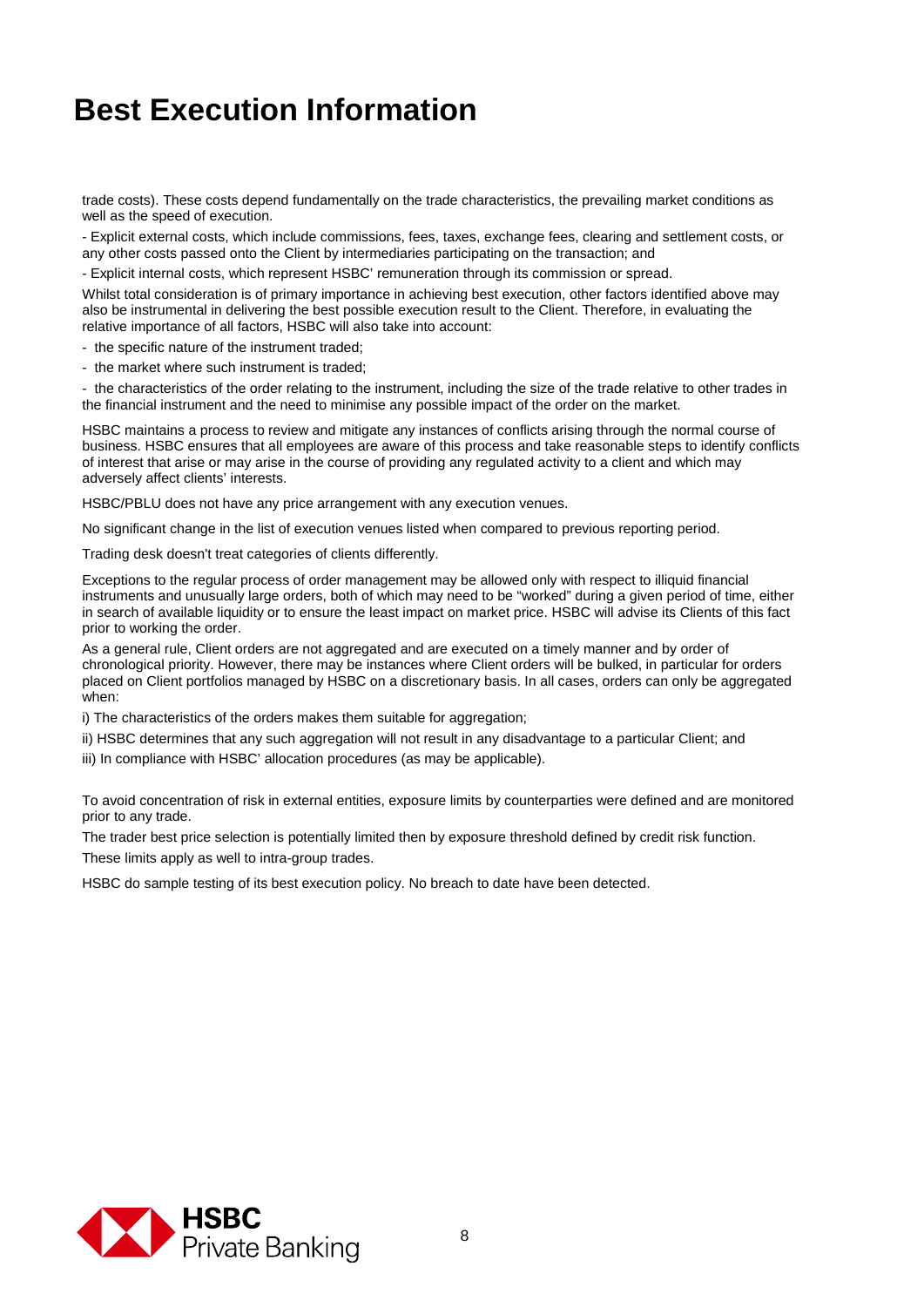Report is a summary of the analysis and conclusion drawn from HSBC Private Bank's (Luxembourg) SA detailed monitoring of the quality of execution obtained on the execution venues where all client orders were executed in 2019.

#### **Class of Instrument: Equities - Shares and Depositary Receipts – BAND 3-4**

Notification if <1 average trade per business day in the previous year: N

| Top five execution venues<br>ranked in terms of trading<br>volumes (descending order) | <b>Proportion of</b><br>volume<br>traded as a<br>percentage of<br>total in that<br>class | <b>Proportion of</b><br>orders<br>executed as<br>percentage of<br>total in that<br>class | Percentage of<br>passive orders | Percentage<br>of aggressive | Percentage of<br>orders directed orders |
|---------------------------------------------------------------------------------------|------------------------------------------------------------------------------------------|------------------------------------------------------------------------------------------|---------------------------------|-----------------------------|-----------------------------------------|
| <b>HSBC SECURITIES LDN</b><br>(MP6I5ZYZBEU3UXPYFY54)                                  | 73.87%                                                                                   | 71.76%                                                                                   | 5.88%                           | 65.88%                      | $0.00\%$                                |
| <b>HSBC SECURITIES NEW YORK</b><br>(CYYGQCGNHMHPSMRL3R97)                             | 20.60%                                                                                   | 27.45%                                                                                   | 5.88%                           | 21.57%                      | $0.00\%$                                |
| CITIGROUP GLOBAL MRKT NY<br>(TXDSU46SXBWIGJ8G8E98)                                    | 4.11%                                                                                    | 0.39%                                                                                    | 0.39%                           | $0.00\%$                    | $0.00\%$                                |
| KEPLER CHEUVREUX PARIS<br>(9695005EOZG9X8IRJD84)                                      | 1.42%                                                                                    | 0.40%                                                                                    | $0.00\%$                        | 0.40%                       | $0.00\%$                                |

When receiving and executing Client orders, HSBC traders use their best judgment to achieve the optimal balance amongst the following factors:

-Speed - The time between receiving an order and its execution.

-Price - The price of an asset or instrument.

-Costs - All expenses incurred by the client which are directly related to the order execution.

-Likelihood of execution and settlement - The likelihood that the execution venue will be able to complete the client order as per the instructions provided.

-Size of the trade - The size of the trade relative to other trades in the financial instrument.

-Nature of the trade - The particular characteristics of the instrument being traded or the order (eg Limit order).

-Any other consideration which may be relevant to order execution.

As a general rule, when considering the relative importance of these factors, the total consideration paid by our Client will be the most important factor considered by trading desks in achieving best execution. "Total consideration" includes the price of the final instrument and the costs related to execution, including all expenses incurred by our Client which are directly related to the execution. In executing Client orders, the trading desk takes all necessary steps to minimise implicit costs as well as explicit external costs. HSBC also undertakes to make a prior disclosure to its Clients of all its internal costs (see the "Tariff brochure").

There are three categories of costs which trading desks takes into account in evaluating "total consideration":

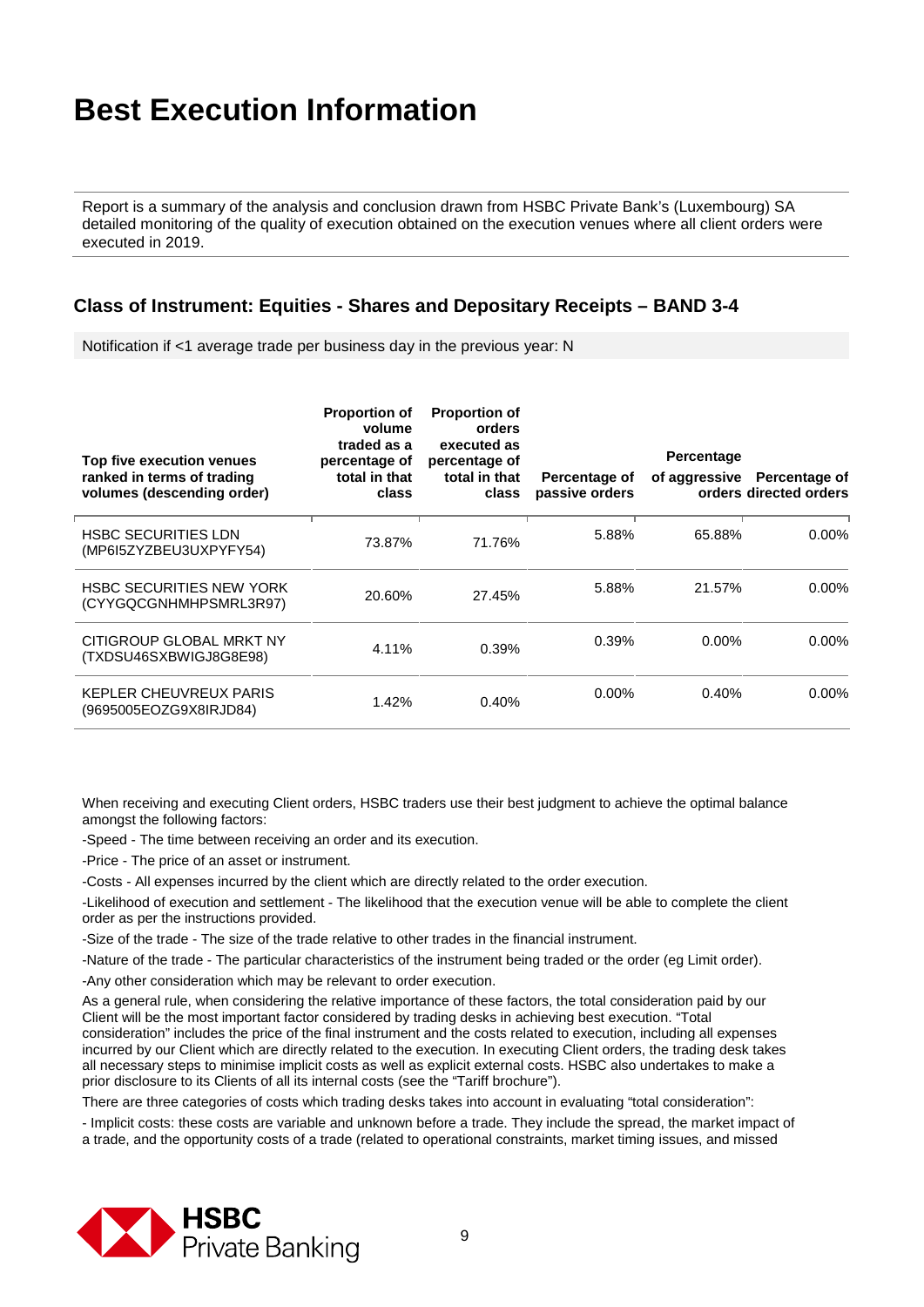trade costs). These costs depend fundamentally on the trade characteristics, the prevailing market conditions as well as the speed of execution.

- Explicit external costs, which include commissions, fees, taxes, exchange fees, clearing and settlement costs, or any other costs passed onto the Client by intermediaries participating on the transaction; and

- Explicit internal costs, which represent HSBC' remuneration through its commission or spread.

Whilst total consideration is of primary importance in achieving best execution, other factors identified above may also be instrumental in delivering the best possible execution result to the Client. Therefore, in evaluating the relative importance of all factors, HSBC will also take into account:

- the specific nature of the instrument traded;
- the market where such instrument is traded;

- the characteristics of the order relating to the instrument, including the size of the trade relative to other trades in the financial instrument and the need to minimise any possible impact of the order on the market.

HSBC maintains a process to review and mitigate any instances of conflicts arising through the normal course of business. HSBC ensures that all employees are aware of this process and take reasonable steps to identify conflicts of interest that arise or may arise in the course of providing any regulated activity to a client and which may adversely affect clients' interests.

HSBC/PBLU does not have any price arrangement with any execution venues.

No significant change in the list of execution venues listed when compared to previous reporting period although the volume allocated to HSBC London versu HSBC New York shows a material increase when compared to previous reporting period

Trading desk doesn't treat categories of clients differently.

Exceptions to the regular process of order management may be allowed only with respect to illiquid financial instruments and unusually large orders, both of which may need to be "worked" during a given period of time, either in search of available liquidity or to ensure the least impact on market price. HSBC will advise its Clients of this fact prior to working the order.

As a general rule, Client orders are not aggregated and are executed on a timely manner and by order of chronological priority. However, there may be instances where Client orders will be bulked, in particular for orders placed on Client portfolios managed by HSBC on a discretionary basis. In all cases, orders can only be aggregated when:

i) The characteristics of the orders makes them suitable for aggregation;

ii) HSBC determines that any such aggregation will not result in any disadvantage to a particular Client; and

iii) In compliance with HSBC' allocation procedures (as may be applicable).

To avoid concentration of risk in external entities, exposure limits by counterparties were defined and are monitored prior to any trade.

The trader best price selection is potentially limited then by exposure threshold defined by credit risk function. These limits apply as well to intra-group trades.

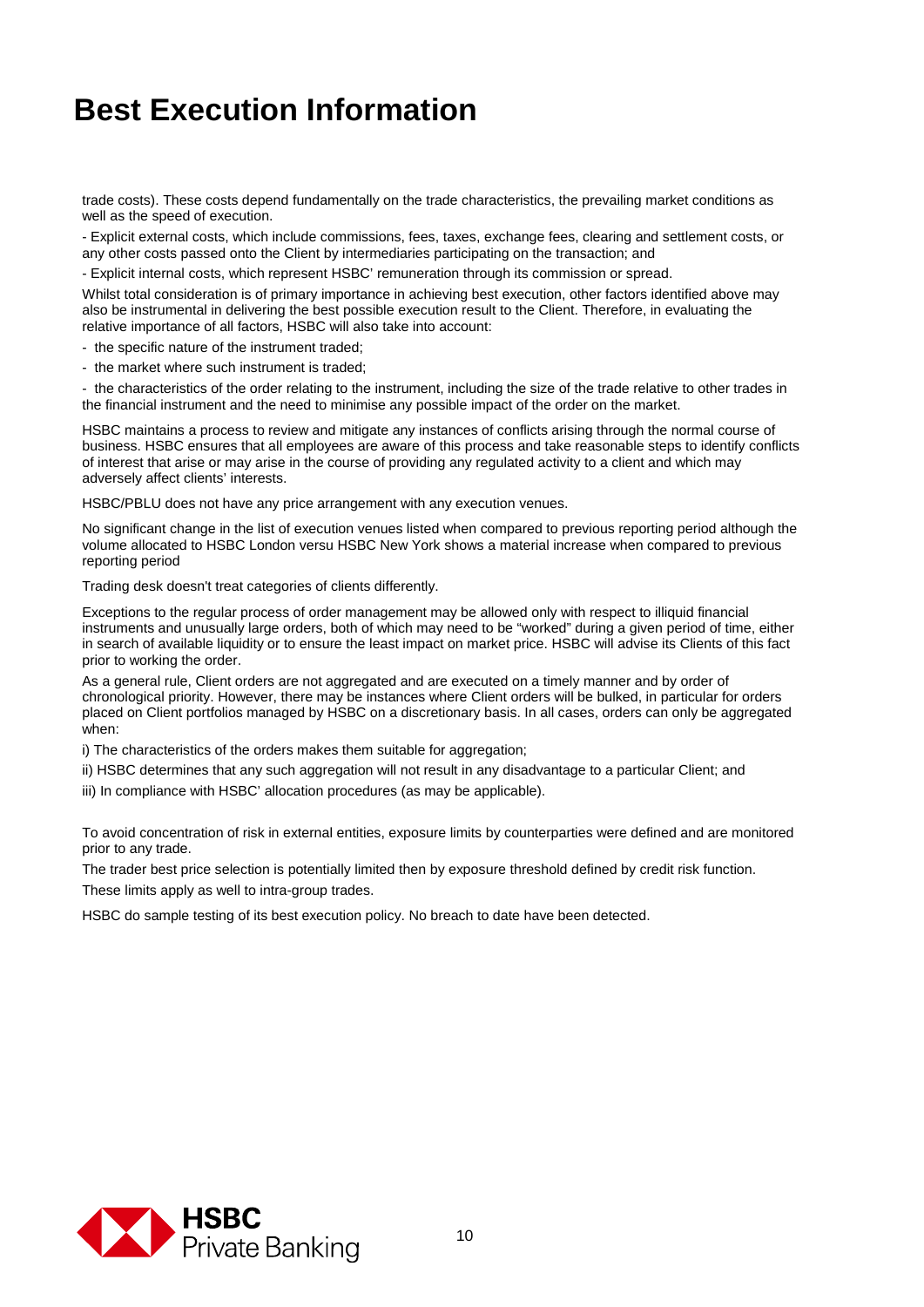Report is a summary of the analysis and conclusion drawn from HSBC Private Bank's (Luxembourg) SA detailed monitoring of the quality of execution obtained on the execution venues where all client orders were executed in 2019.

#### **Class of Instrument: Equities - Shares and Depositary Receipts – BAND 5-6**

Notification if <1 average trade per business day in the previous year: N

| Top five execution venues<br>ranked in terms of trading<br>volumes (descending order) | <b>Proportion of</b><br>volume<br>traded as a<br>percentage of<br>total in that<br>class | <b>Proportion of</b><br>orders<br>executed as<br>percentage of<br>total in that<br>class | Percentage of<br>passive orders | Percentage | of aggressive Percentage of<br>orders directed orders |
|---------------------------------------------------------------------------------------|------------------------------------------------------------------------------------------|------------------------------------------------------------------------------------------|---------------------------------|------------|-------------------------------------------------------|
| <b>HSBC SECURITIES LDN</b><br>(MP6I5ZYZBEU3UXPYFY54)                                  | 56.49%                                                                                   | 56.76%                                                                                   | 4.19%                           | 52.57%     | $0.00\%$                                              |
| <b>HSBC SECURITIES NEW YORK</b><br>(CYYGQCGNHMHPSMRL3R97)                             | 43.31%                                                                                   | 42.55%                                                                                   | 5.41%                           | 37.14%     | $0.00\%$                                              |
| KEPLER CHEUVREUX PARIS<br>(9695005EOZG9X8IRJD84)                                      | 0.13%                                                                                    | 0.05%                                                                                    | $0\%$                           | 0.05%      | $0.00\%$                                              |
| RBC EUROPE LONDON<br>(TXDSU46SXBWIGJ8G8E98)                                           | 0.07%                                                                                    | 0.64%                                                                                    | $0\%$                           | 0.64%      | $0.00\%$                                              |

When receiving and executing Client orders, HSBC traders use their best judgment to achieve the optimal balance amongst the following factors:

-Speed - The time between receiving an order and its execution.

-Price - The price of an asset or instrument.

-Costs - All expenses incurred by the client which are directly related to the order execution.

-Likelihood of execution and settlement - The likelihood that the execution venue will be able to complete the client order as per the instructions provided.

-Size of the trade - The size of the trade relative to other trades in the financial instrument.

-Nature of the trade - The particular characteristics of the instrument being traded or the order (eg Limit order).

-Any other consideration which may be relevant to order execution.

As a general rule, when considering the relative importance of these factors, the total consideration paid by our Client will be the most important factor considered by trading desks in achieving best execution. "Total consideration" includes the price of the final instrument and the costs related to execution, including all expenses incurred by our Client which are directly related to the execution. In executing Client orders, the trading desk takes all necessary steps to minimise implicit costs as well as explicit external costs. HSBC also undertakes to make a prior disclosure to its Clients of all its internal costs (see the "Tariff brochure").

There are three categories of costs which trading desks takes into account in evaluating "total consideration":

- Implicit costs: these costs are variable and unknown before a trade. They include the spread, the market impact of a trade, and the opportunity costs of a trade (related to operational constraints, market timing issues, and missed trade costs). These costs depend fundamentally on the trade characteristics, the prevailing market conditions as well as the speed of execution.

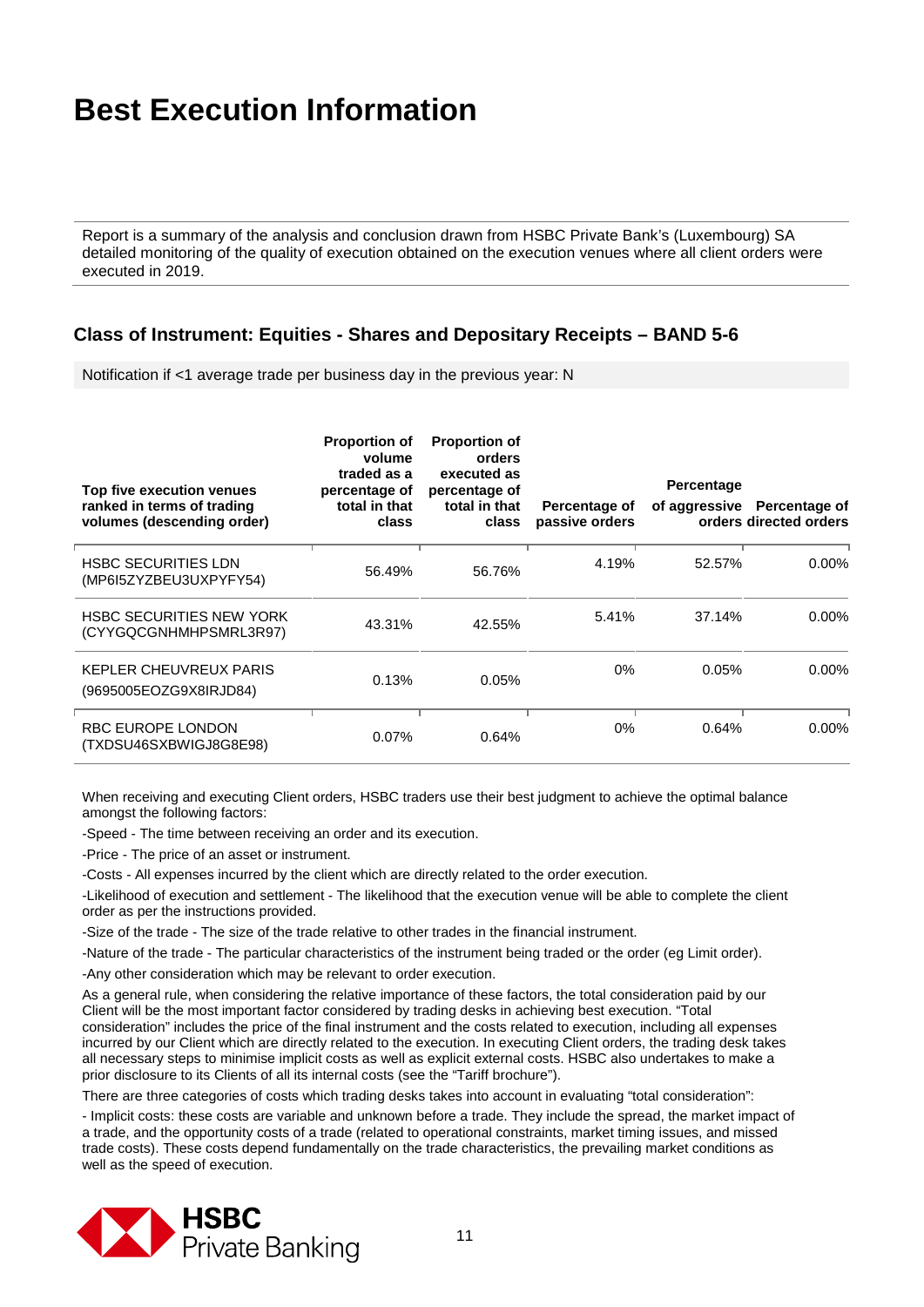- Explicit external costs, which include commissions, fees, taxes, exchange fees, clearing and settlement costs, or any other costs passed onto the Client by intermediaries participating on the transaction; and

- Explicit internal costs, which represent HSBC' remuneration through its commission or spread.

Whilst total consideration is of primary importance in achieving best execution, other factors identified above may also be instrumental in delivering the best possible execution result to the Client. Therefore, in evaluating the relative importance of all factors, HSBC will also take into account:

- the specific nature of the instrument traded;

- the market where such instrument is traded;

- the characteristics of the order relating to the instrument, including the size of the trade relative to other trades in the financial instrument and the need to minimise any possible impact of the order on the market.

HSBC maintains a process to review and mitigate any instances of conflicts arising through the normal course of business. HSBC ensures that all employees are aware of this process and take reasonable steps to identify conflicts of interest that arise or may arise in the course of providing any regulated activity to a client and which may adversely affect clients' interests.

HSBC/PBLU does not have any price arrangement with any execution venues.

No significant change in the the list of execution venues listed when compared to previous reporting period.

Trading desk doesn't treat categories of clients differently.

Exceptions to the regular process of order management may be allowed only with respect to illiquid financial instruments and unusually large orders, both of which may need to be "worked" during a given period of time, either in search of available liquidity or to ensure the least impact on market price. HSBC will advise its Clients of this fact prior to working the order.

As a general rule, Client orders are not aggregated and are executed on a timely manner and by order of chronological priority. However, there may be instances where Client orders will be bulked, in particular for orders placed on Client portfolios managed by HSBC on a discretionary basis. In all cases, orders can only be aggregated when:

i) The characteristics of the orders makes them suitable for aggregation;

ii) HSBC determines that any such aggregation will not result in any disadvantage to a particular Client; and

iii) In compliance with HSBC' allocation procedures (as may be applicable).

To avoid concentration of risk in external entities, exposure limits by counterparties were defined and are monitored prior to any trade.

The trader best price selection is potentially limited then by exposure threshold defined by credit risk function.

These limits apply as well to intra-group trades.

HSBC do sample testing of its best execution policy. A single breach was detected at the beginning of the year as our counterparty HSBC London confirmed there was an error on their execution price. Such error was corrected and there was no more impact on client's trade. Our counterparty review the case to prevent such occurrence in the future.

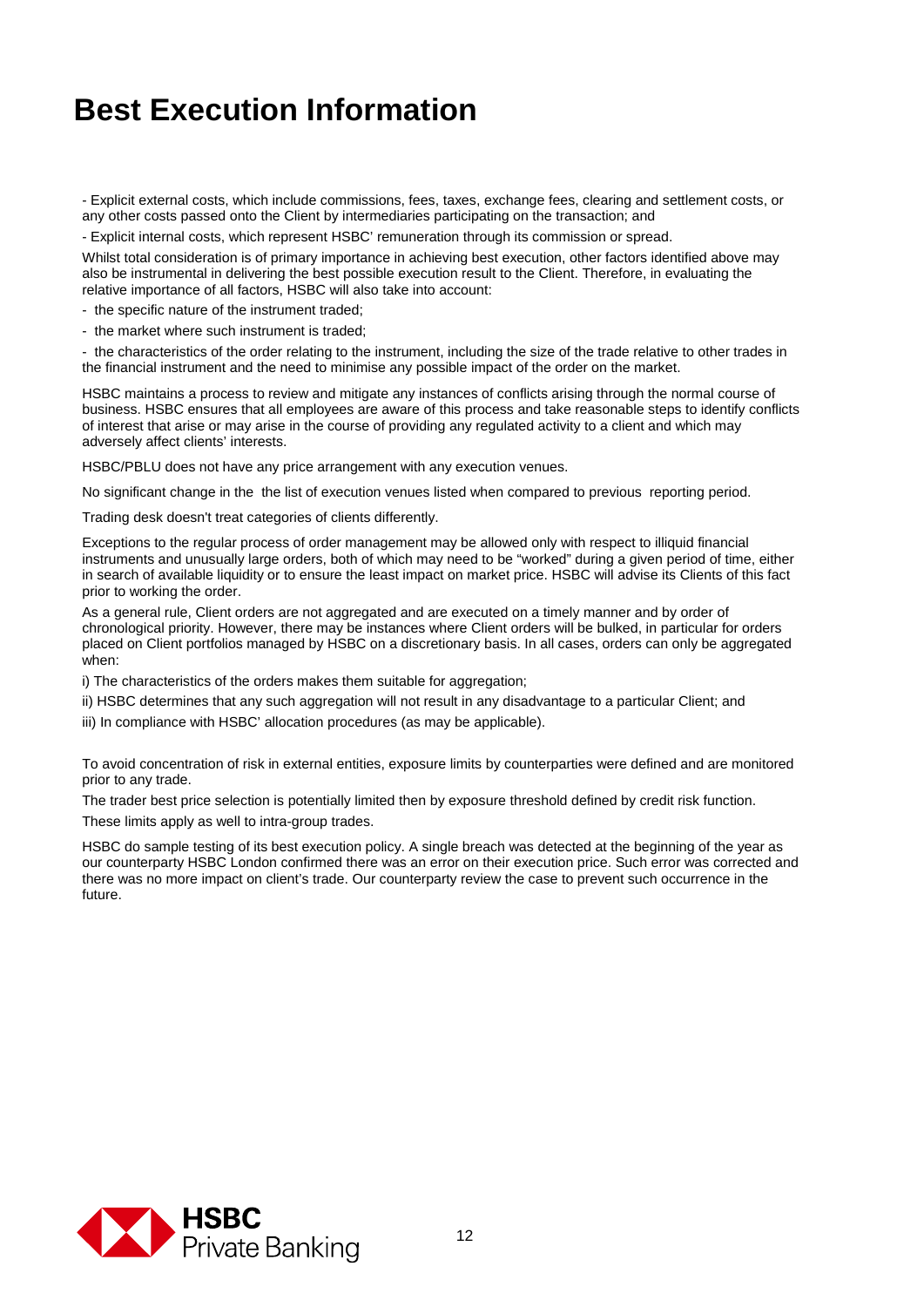Report is a summary of the analysis and conclusion drawn from HSBC Private Bank's (Luxembourg) SA detailed monitoring of the quality of execution obtained on the execution venues where all client orders were executed in 2019.

### **Class of Instrument: Equities - Shares and Depositary Receipts – BAND 5-6 BY DEFAULT**

Notification if <1 average trade per business day in the previous year: N

| Top five execution venues<br>ranked in terms of trading<br>volumes (descending order) | <b>Proportion of</b><br>volume<br>traded as a<br>percentage of<br>total in that<br>class | <b>Proportion of</b><br>orders<br>executed as<br>percentage of<br>total in that<br>class | Percentage of<br>passive orders | Percentage | of aggressive Percentage of<br>orders directed orders |
|---------------------------------------------------------------------------------------|------------------------------------------------------------------------------------------|------------------------------------------------------------------------------------------|---------------------------------|------------|-------------------------------------------------------|
| <b>HSBC SECURITIES NEW YORK</b><br>(CYYGQCGNHMHPSMRL3R97)                             | 53.44%                                                                                   | 52.63%                                                                                   | 46.71%                          | 5.92%      | $0.00\%$                                              |
| <b>HSBC SECURITIES LDN</b><br>(MP6I5ZYZBEU3UXPYFY54)                                  | 46.56%                                                                                   | 47.37%                                                                                   | 0.66%                           | 46.71%     | $0.00\%$                                              |

When receiving and executing Client orders, HSBC traders use their best judgment to achieve the optimal balance amongst the following factors:

-Speed - The time between receiving an order and its execution.

-Price - The price of an asset or instrument.

-Costs - All expenses incurred by the client which are directly related to the order execution.

-Likelihood of execution and settlement - The likelihood that the execution venue will be able to complete the client order as per the instructions provided.

-Size of the trade - The size of the trade relative to other trades in the financial instrument.

-Nature of the trade - The particular characteristics of the instrument being traded or the order (eg Limit order).

-Any other consideration which may be relevant to order execution.

As a general rule, when considering the relative importance of these factors, the total consideration paid by our Client will be the most important factor considered by trading desks in achieving best execution. "Total consideration" includes the price of the final instrument and the costs related to execution, including all expenses incurred by our Client which are directly related to the execution. In executing Client orders, the trading desk takes all necessary steps to minimise implicit costs as well as explicit external costs. HSBC also undertakes to make a prior disclosure to its Clients of all its internal costs (see the "Tariff brochure").

There are three categories of costs which trading desks takes into account in evaluating "total consideration":

- Implicit costs: these costs are variable and unknown before a trade. They include the spread, the market impact of a trade, and the opportunity costs of a trade (related to operational constraints, market timing issues, and missed trade costs). These costs depend fundamentally on the trade characteristics, the prevailing market conditions as well as the speed of execution.

- Explicit external costs, which include commissions, fees, taxes, exchange fees, clearing and settlement costs, or any other costs passed onto the Client by intermediaries participating on the transaction; and

- Explicit internal costs, which represent HSBC' remuneration through its commission or spread.

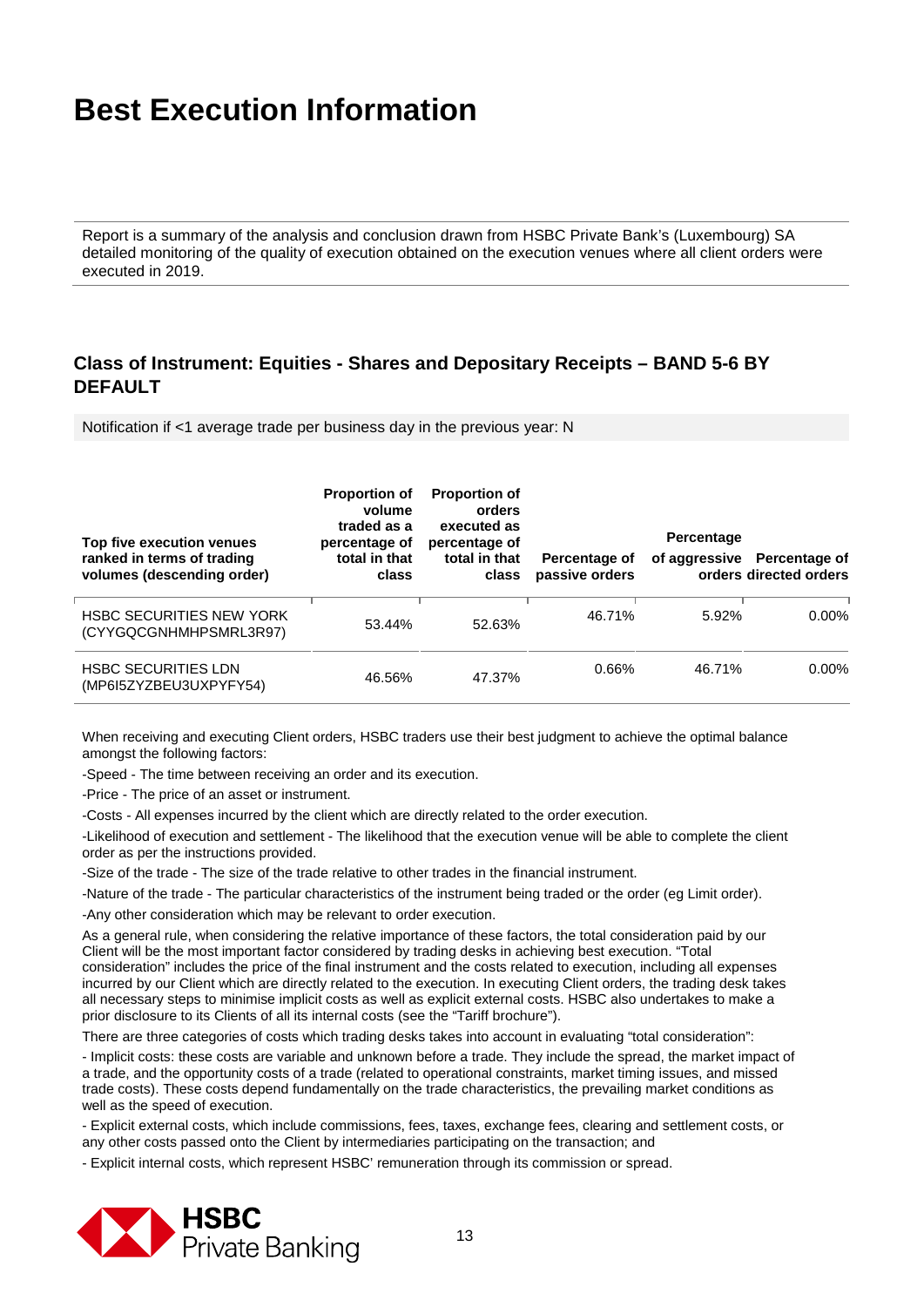Whilst total consideration is of primary importance in achieving best execution, other factors identified above may also be instrumental in delivering the best possible execution result to the Client. Therefore, in evaluating the relative importance of all factors, HSBC will also take into account:

- the specific nature of the instrument traded;
- the market where such instrument is traded;

- the characteristics of the order relating to the instrument, including the size of the trade relative to other trades in the financial instrument and the need to minimise any possible impact of the order on the market.

HSBC maintains a process to review and mitigate any instances of conflicts arising through the normal course of business. HSBC ensures that all employees are aware of this process and take reasonable steps to identify conflicts of interest that arise or may arise in the course of providing any regulated activity to a client and which may adversely affect clients' interests.

HSBC/PBLU does not have any price arrangement with any execution venues.

No significant change in the list of execution venues listed when compared to previous reporting period.

Trading desk doesn't treat categories of clients differently.

Exceptions to the regular process of order management may be allowed only with respect to illiquid financial instruments and unusually large orders, both of which may need to be "worked" during a given period of time, either in search of available liquidity or to ensure the least impact on market price. HSBC will advise its Clients of this fact prior to working the order.

As a general rule, Client orders are not aggregated and are executed on a timely manner and by order of chronological priority. However, there may be instances where Client orders will be bulked, in particular for orders placed on Client portfolios managed by HSBC on a discretionary basis. In all cases, orders can only be aggregated when:

i) The characteristics of the orders makes them suitable for aggregation;

- ii) HSBC determines that any such aggregation will not result in any disadvantage to a particular Client; and
- iii) In compliance with HSBC' allocation procedures (as may be applicable).

To avoid concentration of risk in external entities, exposure limits by counterparties were defined and are monitored prior to any trade.

The trader best price selection is potentially limited then by exposure threshold defined by credit risk function.

These limits apply as well to intra-group trades.

HSBC do sample testing of its best execution policy. No breach to date have been detected.

Report is a summary of the analysis and conclusion drawn from HSBC Private Bank's (Luxembourg) SA detailed monitoring of the quality of execution obtained on the execution venues where all client orders were executed in 2019.

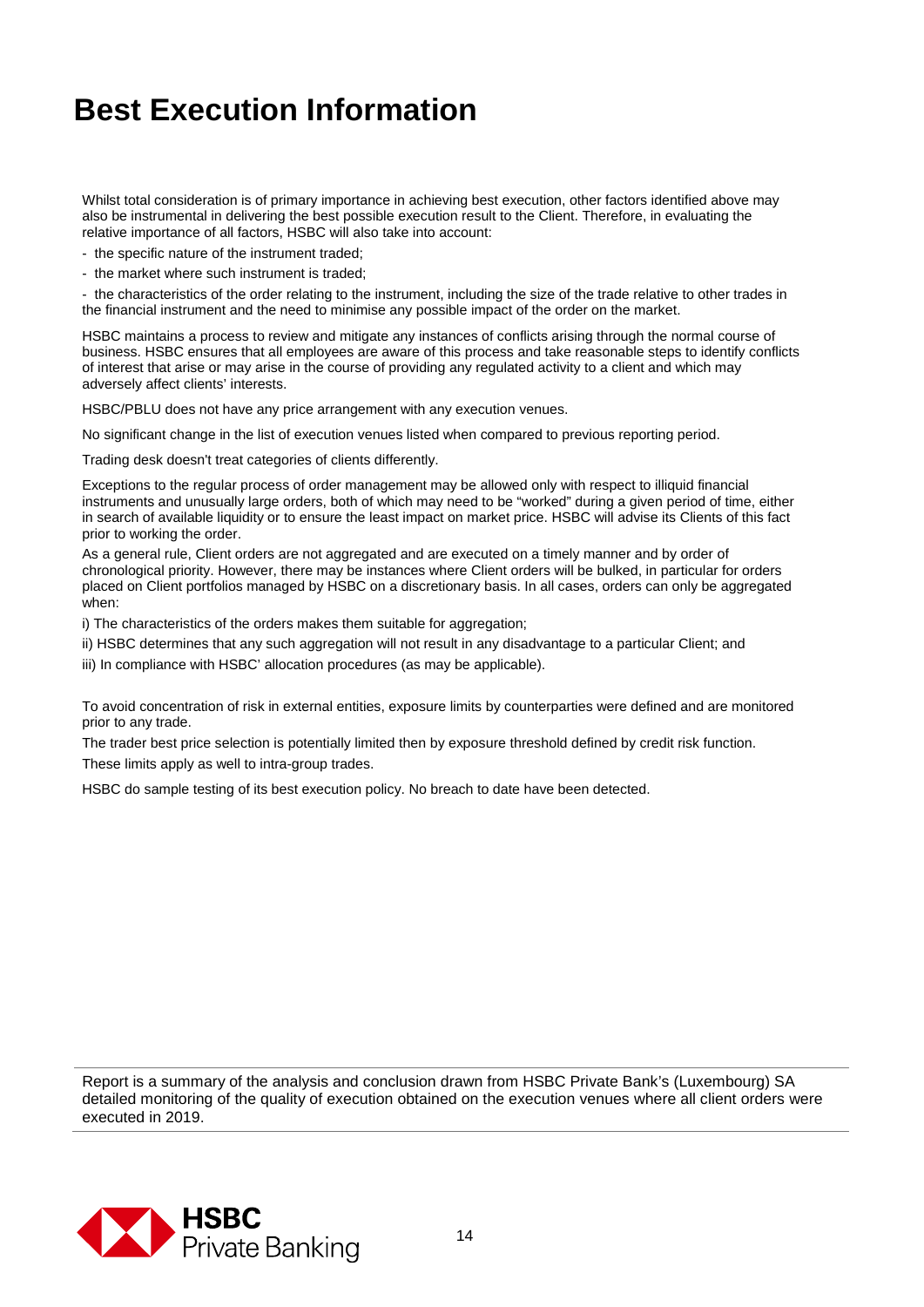### **Class of Instrument: Equity Derivatives**

Notification if <1 average trade per business day in the previous year: N

| Top five execution venues<br>ranked in terms of trading<br>volumes (descending order) | <b>Proportion of</b><br>volume<br>traded as a<br>percentage of<br>total in that<br>class | <b>Proportion of</b><br>orders<br>executed as<br>percentage of<br>total in that<br>class | Percentage of<br>passive orders | Percentage | of aggressive Percentage of<br>orders directed orders |
|---------------------------------------------------------------------------------------|------------------------------------------------------------------------------------------|------------------------------------------------------------------------------------------|---------------------------------|------------|-------------------------------------------------------|
| <b>HSBC BANK PLC LONDON</b><br>(MP6I5ZYZBEU3UXPYFY54)                                 | 100.00%                                                                                  | 100.00%                                                                                  | 45.65%                          | 54.35%     | $0.00\%$                                              |

When receiving and executing Client orders, HSBC traders use their best judgment to achieve the optimal balance amongst the following factors:

-Speed - The time between receiving an order and its execution.

-Price - The price of an asset or instrument.

-Costs - All expenses incurred by the client which are directly related to the order execution.

-Likelihood of execution and settlement - The likelihood that the execution venue will be able to complete the client order as per the instructions provided.

-Size of the trade - The size of the trade relative to other trades in the financial instrument.

-Nature of the trade - The particular characteristics of the instrument being traded or the order (eg Limit order).

-Any other consideration which may be relevant to order execution.

As a general rule, when considering the relative importance of these factors, the total consideration paid by our Client will be the most important factor considered by trading desks in achieving best execution. "Total consideration" includes the price of the final instrument and the costs related to execution, including all expenses incurred by our Client which are directly related to the execution. In executing Client orders, the trading desk takes all necessary steps to minimise implicit costs as well as explicit external costs. HSBC also undertakes to make a prior disclosure to its Clients of all its internal costs (see the "Tariff brochure").

There are three categories of costs which trading desks takes into account in evaluating "total consideration":

- Implicit costs: these costs are variable and unknown before a trade. They include the spread, the market impact of a trade, and the opportunity costs of a trade (related to operational constraints, market timing issues, and missed trade costs). These costs depend fundamentally on the trade characteristics, the prevailing market conditions as well as the speed of execution.

- Explicit external costs, which include commissions, fees, taxes, exchange fees, clearing and settlement costs, or any other costs passed onto the Client by intermediaries participating on the transaction; and

- Explicit internal costs, which represent HSBC' remuneration through its commission or spread.

Whilst total consideration is of primary importance in achieving best execution, other factors identified above may also be instrumental in delivering the best possible execution result to the Client. Therefore, in evaluating the relative importance of all factors, HSBC will also take into account:

- the specific nature of the instrument traded;

- the market where such instrument is traded:

- the characteristics of the order relating to the instrument, including the size of the trade relative to other trades in the financial instrument and the need to minimise any possible impact of the order on the market.

HSBC maintains a process to review and mitigate any instances of conflicts arising through the normal course of business. HSBC ensures that all employees are aware of this process and take reasonable steps to identify conflicts

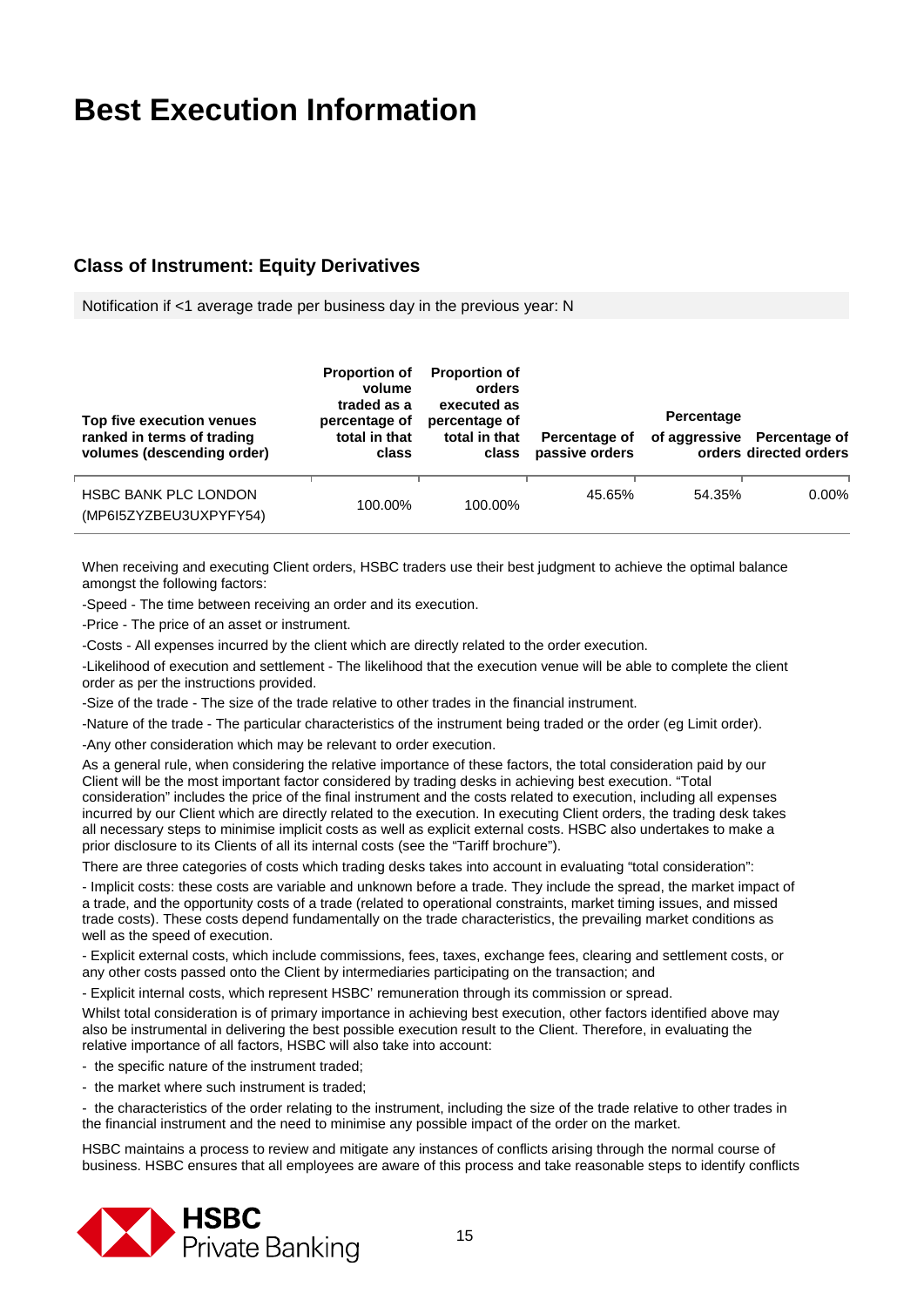of interest that arise or may arise in the course of providing any regulated activity to a client and which may adversely affect clients' interests.

HSBC does not have any price arrangement with any execution venues. Where trading desk does not trade a particular instrument with a full range of counterparties and use only HSBC Global Banking and Markets ("GB&M") or a third party to execute client orders, HSBC is considered to be in a closed architecture environment. This requires HSBC, on a best efforts basis, to compare the prices obtained from GB&M with an alternative available pricing source (e.g. via Bloomberg or Reuters) for those financial instruments where this information is readily publicly available.

Where HSBC believes that the price provided by GB&M or a third party is not competitive or where there is no directly comparable investment (when dealing with simple products/structures), HSBC informs clients on a best efforts basis and where achievable obtain the client's consent before executing the transaction with GB&M or a third party.

No change in the list of execution venues listed when compared to previous reporting period.

Trading desk doesn't treat categories of clients differently.

Exceptions to the regular process of order management may be allowed only with respect to illiquid financial instruments and unusually large orders, both of which may need to be "worked" during a given period of time, either in search of available liquidity or to ensure the least impact on market price. HSBC will advise its Clients of this fact prior to working the order.

As a general rule, Client orders are not aggregated and are executed on a timely manner and by order of chronological priority. However, there may be instances where Client orders will be bulked, in particular for orders placed on Client portfolios managed by HSBC on a discretionary basis. In all cases, orders can only be aggregated when:

i) The characteristics of the orders makes them suitable for aggregation;

ii) HSBC determines that any such aggregation will not result in any disadvantage to a particular Client; and

iii) In compliance with HSBC' allocation procedures (as may be applicable).

To avoid concentration of risk in external entities, exposure limits by counterparties were defined and are monitored prior to any trade.

The trader best price selection is potentially limited then by exposure threshold defined by credit risk function.

These limits apply as well to intra-group trades.

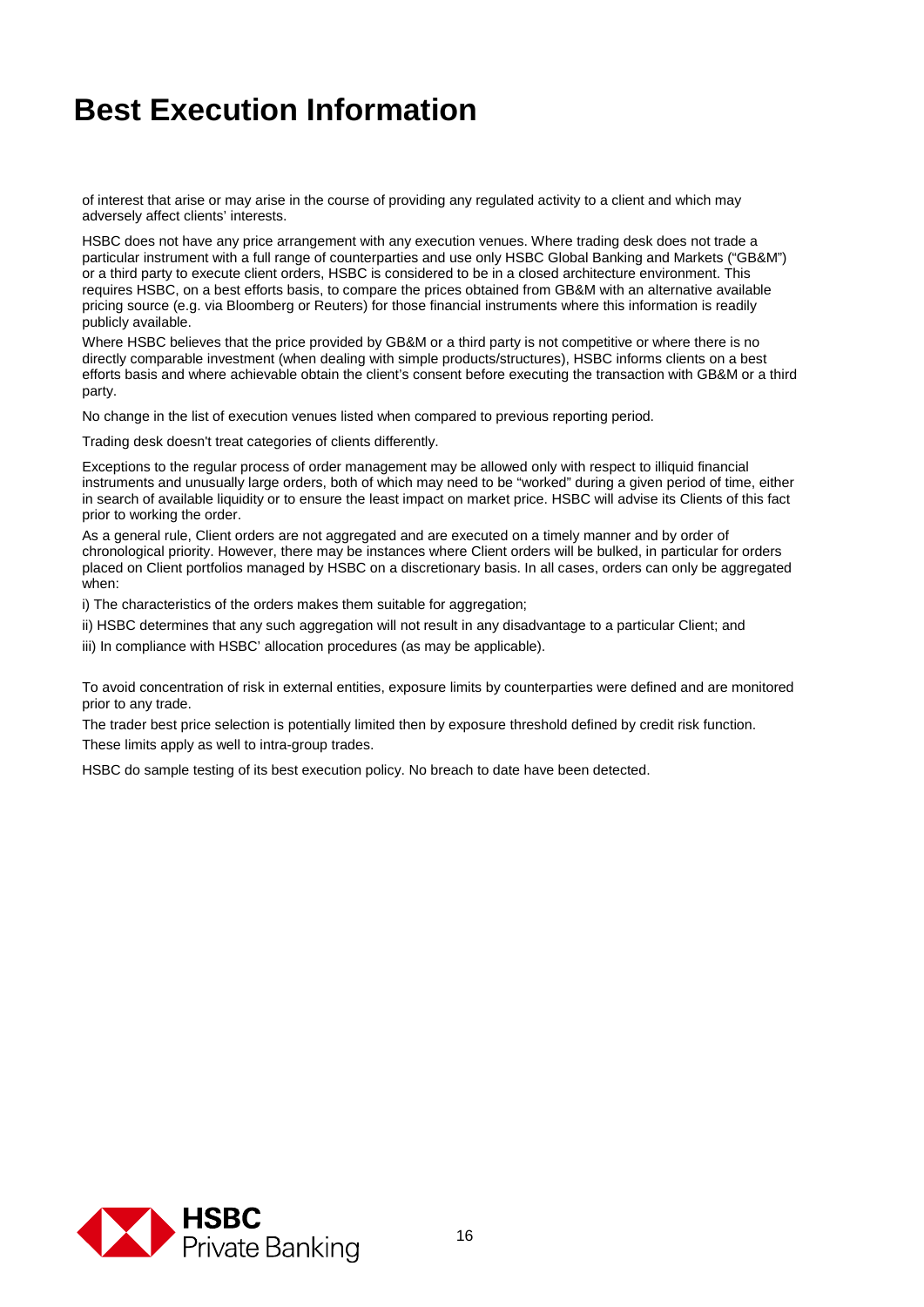Report is a summary of the analysis and conclusion drawn from HSBC Private Bank's (Luxembourg) SA detailed monitoring of the quality of execution obtained on the execution venues where all client orders were executed in 2019.

### **Class of Instrument: Exchange Traded Products – BAND 3-4**

Notification if <1 average trade per business day in the previous year: N

| Top five execution venues<br>ranked in terms of trading<br>volumes (descending order) | <b>Proportion of</b><br>volume<br>traded as a<br>percentage of<br>total in that<br>class | <b>Proportion of</b><br>orders<br>executed as<br>percentage of<br>total in that<br>class | Percentage of<br>passive orders | Percentage | of aggressive Percentage of<br>orders directed orders |
|---------------------------------------------------------------------------------------|------------------------------------------------------------------------------------------|------------------------------------------------------------------------------------------|---------------------------------|------------|-------------------------------------------------------|
| <b>HSBC SECURITIES LDN</b><br>(MP6I5ZYZBEU3UXPYFY54)                                  | 100%                                                                                     | 100%                                                                                     | 93.75%                          | 6.25%      | $0.00\%$                                              |

When receiving and executing Client orders, HSBC traders use their best judgment to achieve the optimal balance amongst the following factors:

-Speed - The time between receiving an order and its execution.

-Price - The price of an asset or instrument.

-Costs - All expenses incurred by the client which are directly related to the order execution.

-Likelihood of execution and settlement - The likelihood that the execution venue will be able to complete the client order as per the instructions provided.

-Size of the trade - The size of the trade relative to other trades in the financial instrument.

-Nature of the trade - The particular characteristics of the instrument being traded or the order (eg Limit order).

-Any other consideration which may be relevant to order execution.

As a general rule, when considering the relative importance of these factors, the total consideration paid by our Client will be the most important factor considered by trading desks in achieving best execution. "Total consideration" includes the price of the final instrument and the costs related to execution, including all expenses incurred by our Client which are directly related to the execution. In executing Client orders, the trading desk takes all necessary steps to minimise implicit costs as well as explicit external costs. HSBC also undertakes to make a prior disclosure to its Clients of all its internal costs (see the "Tariff brochure").

There are three categories of costs which trading desks takes into account in evaluating "total consideration":

- Implicit costs: these costs are variable and unknown before a trade. They include the spread, the market impact of a trade, and the opportunity costs of a trade (related to operational constraints, market timing issues, and missed trade costs). These costs depend fundamentally on the trade characteristics, the prevailing market conditions as well as the speed of execution.

- Explicit external costs, which include commissions, fees, taxes, exchange fees, clearing and settlement costs, or any other costs passed onto the Client by intermediaries participating on the transaction; and

- Explicit internal costs, which represent HSBC' remuneration through its commission or spread.

Whilst total consideration is of primary importance in achieving best execution, other factors identified above may also be instrumental in delivering the best possible execution result to the Client. Therefore, in evaluating the relative importance of all factors, HSBC will also take into account:

- the specific nature of the instrument traded;

- the market where such instrument is traded;

- the characteristics of the order relating to the instrument, including the size of the trade relative to other trades in the financial instrument and the need to minimise any possible impact of the order on the market.

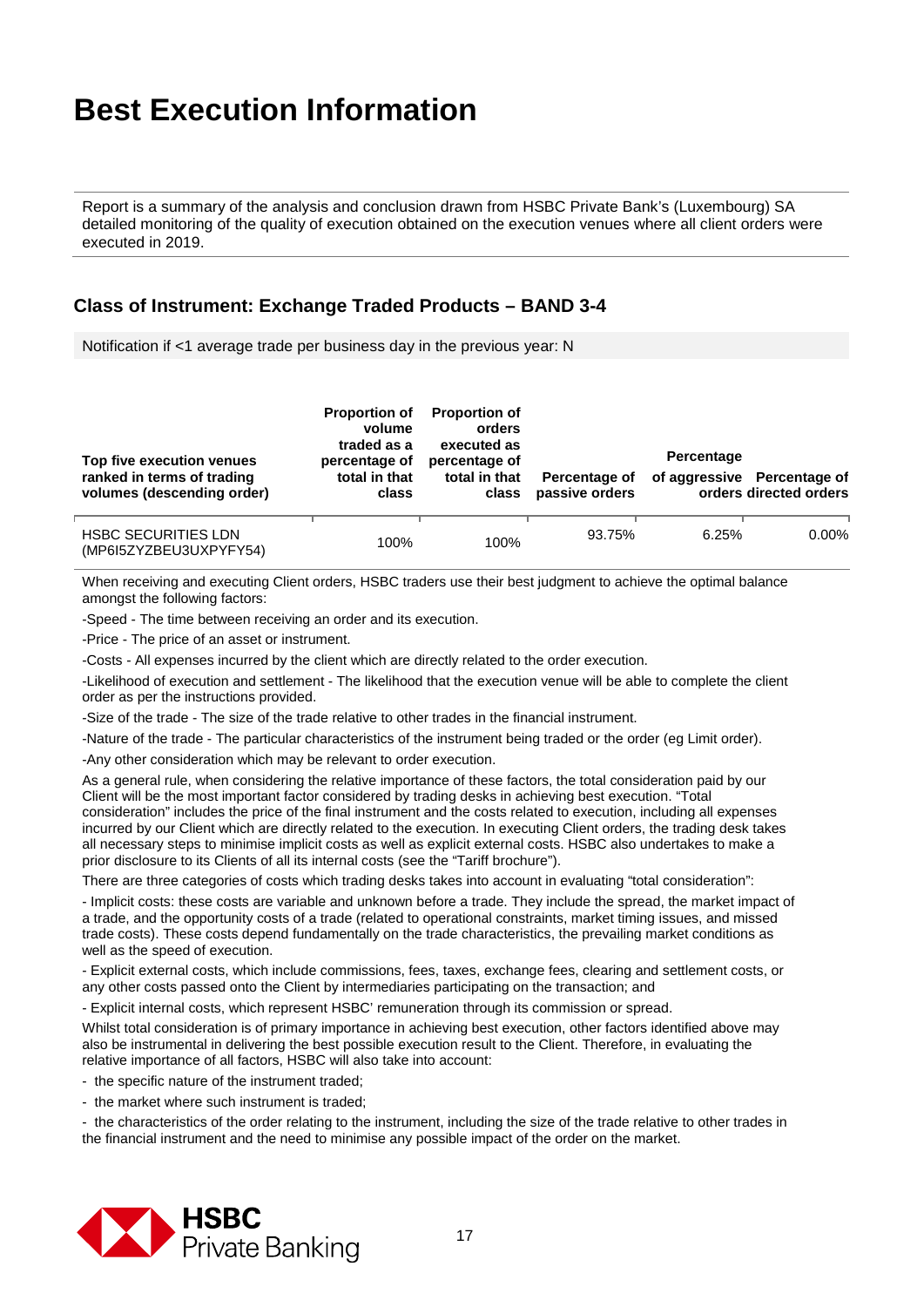HSBC does not have any price arrangement with any execution venues. Where trading desk does not trade a particular instrument with a full range of counterparties and use only HSBC Global Banking and Markets ("GB&M") or a third party to execute client orders, HSBC is considered to be in a closed architecture environment. This requires HSBC, on a best efforts basis, to compare the prices obtained from GB&M with an alternative available pricing source (e.g. via Bloomberg or Reuters) for those financial instruments where this information is readily publicly available.

Where HSBC believes that the price provided by GB&M or a third party is not competitive or where there is no directly comparable investment (when dealing with simple products/structures), HSBC informs clients on a best efforts basis and where achievable obtain the client's consent before executing the transaction with GB&M or a third party. HSBC maintains a process to review and mitigate any instances of conflicts arising through the normal course of business. HSBC ensures that all employees are aware of this process and take reasonable steps to identify conflicts of interest that arise or may arise in the course of providing any regulated activity to a client and which may adversely affect clients' interests.

The list of execution venues listed when compared to previous reporting period shows a total allocation to HSBC London. This is only due to the type of asset involved and traded on London Stock Exchange only.

Trading desk doesn't treat categories of clients differently.

Exceptions to the regular process of order management may be allowed only with respect to illiquid financial instruments and unusually large orders, both of which may need to be "worked" during a given period of time, either in search of available liquidity or to ensure the least impact on market price. HSBC will advise its Clients of this fact prior to working the order.

As a general rule, Client orders are not aggregated and are executed on a timely manner and by order of chronological priority. However, there may be instances where Client orders will be bulked, in particular for orders placed on Client portfolios managed by HSBC on a discretionary basis. In all cases, orders can only be aggregated when:

i) The characteristics of the orders makes them suitable for aggregation;

ii) HSBC determines that any such aggregation will not result in any disadvantage to a particular Client; and

iii) In compliance with HSBC' allocation procedures (as may be applicable).

To avoid concentration of risk in external entities, exposure limits by counterparties were defined and are monitored prior to any trade.

The trader best price selection is potentially limited then by exposure threshold defined by credit risk function. These limits apply as well to intra-group trades.

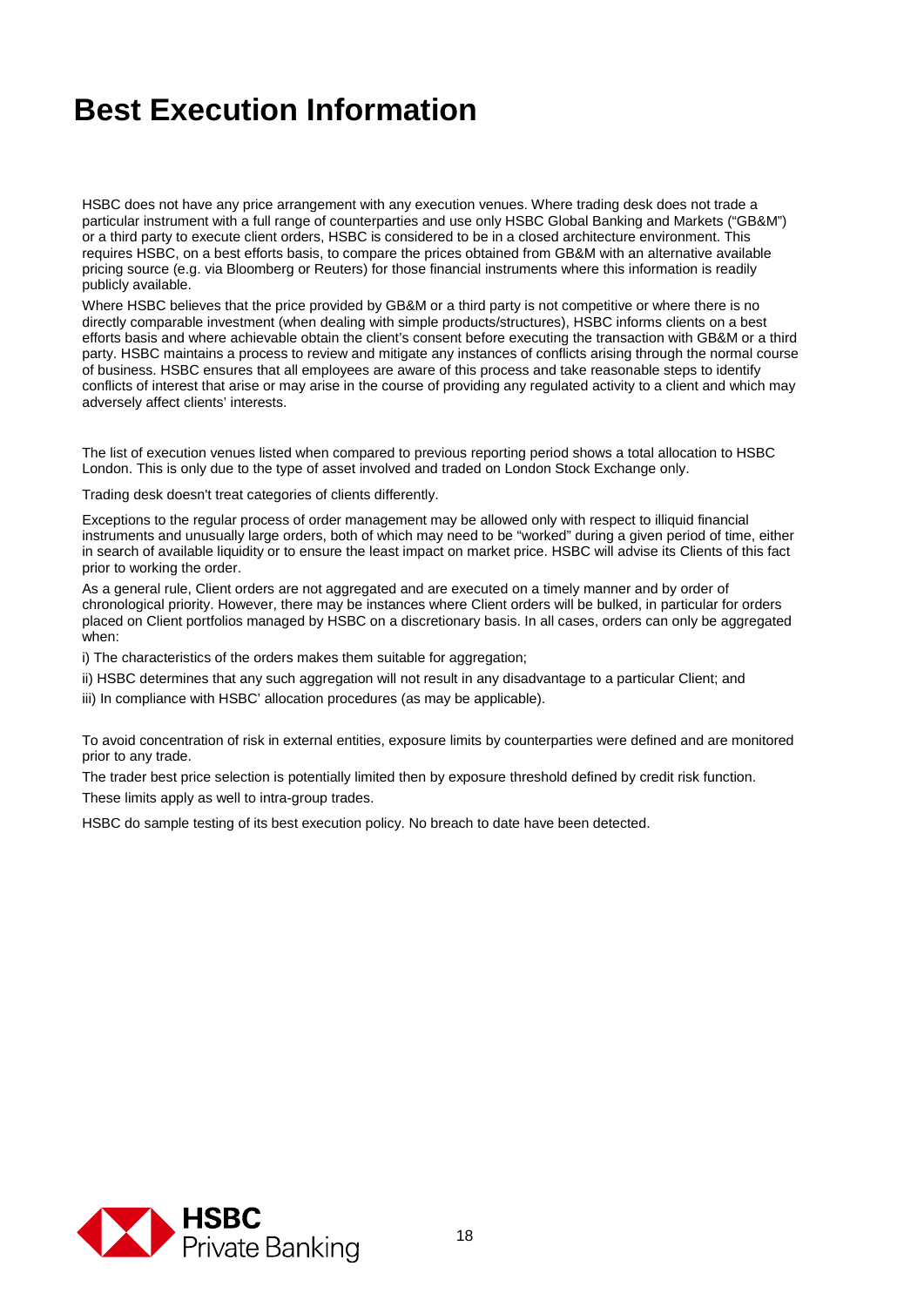Report is a summary of the analysis and conclusion drawn from HSBC Private Bank's (Luxembourg) SA detailed monitoring of the quality of execution obtained on the execution venues where all client orders were executed in 2019.

### **Class of Instrument: Exchange Traded Products – BANK 5-6**

Notification if <1 average trade per business day in the previous year: N

| Top five execution venues<br>ranked in terms of trading<br>volumes (descending order) | <b>Proportion of</b><br>volume<br>traded as a<br>percentage of<br>total in that<br>class | <b>Proportion of</b><br>orders<br>executed as<br>percentage of<br>total in that<br>class | Percentage of<br>passive orders | Percentage | of aggressive Percentage of<br>orders directed orders |
|---------------------------------------------------------------------------------------|------------------------------------------------------------------------------------------|------------------------------------------------------------------------------------------|---------------------------------|------------|-------------------------------------------------------|
| <b>HSBC SECURITIES LDN</b><br>(MP6I5ZYZBEU3UXPYFY54)                                  | 47.66%                                                                                   | 77.51%                                                                                   | 1.22%                           | 76.29%     | 00.00%                                                |
| <b>HSBC SECURITIES NEW YORK</b><br>(CYYGQCGNHMHPSMRL3R97)                             | 38.18%                                                                                   | 20.84%                                                                                   | 0.35%                           | 20.49%     | 00.00%                                                |
| CITIGROUP GLOBAL MARKET<br>(XKZZ2JZF41MRHTR1V493)                                     | 8.66%                                                                                    | 0.70%                                                                                    | 0%                              | 0.70%      | 00.00%                                                |
| KEPLER CHEUVREUX PARIS<br>(9695005EOZG9X8IRJD84)                                      | 3.33%                                                                                    | 0.70%                                                                                    | 0.09%                           | 0.61%      | 00.00%                                                |
| <b>CSFB EUROPE LONDON</b><br>(DL6FFRRLF74S01HE2M14                                    | 2.17%                                                                                    | 0.26%                                                                                    | 0%                              | 0.26%      | 00.00%                                                |

When receiving and executing Client orders, HSBC traders use their best judgment to achieve the optimal balance amongst the following factors:

-Speed - The time between receiving an order and its execution.

-Price - The price of an asset or instrument.

-Costs - All expenses incurred by the client which are directly related to the order execution.

-Likelihood of execution and settlement - The likelihood that the execution venue will be able to complete the client order as per the instructions provided.

-Size of the trade - The size of the trade relative to other trades in the financial instrument.

-Nature of the trade - The particular characteristics of the instrument being traded or the order (eg Limit order).

-Any other consideration which may be relevant to order execution.

As a general rule, when considering the relative importance of these factors, the total consideration paid by our Client will be the most important factor considered by trading desks in achieving best execution. "Total consideration" includes the price of the final instrument and the costs related to execution, including all expenses incurred by our Client which are directly related to the execution. In executing Client orders, the trading desk takes all necessary steps to minimise implicit costs as well as explicit external costs. HSBC also undertakes to make a prior disclosure to its Clients of all its internal costs (see the "Tariff brochure").

There are three categories of costs which trading desks takes into account in evaluating "total consideration":

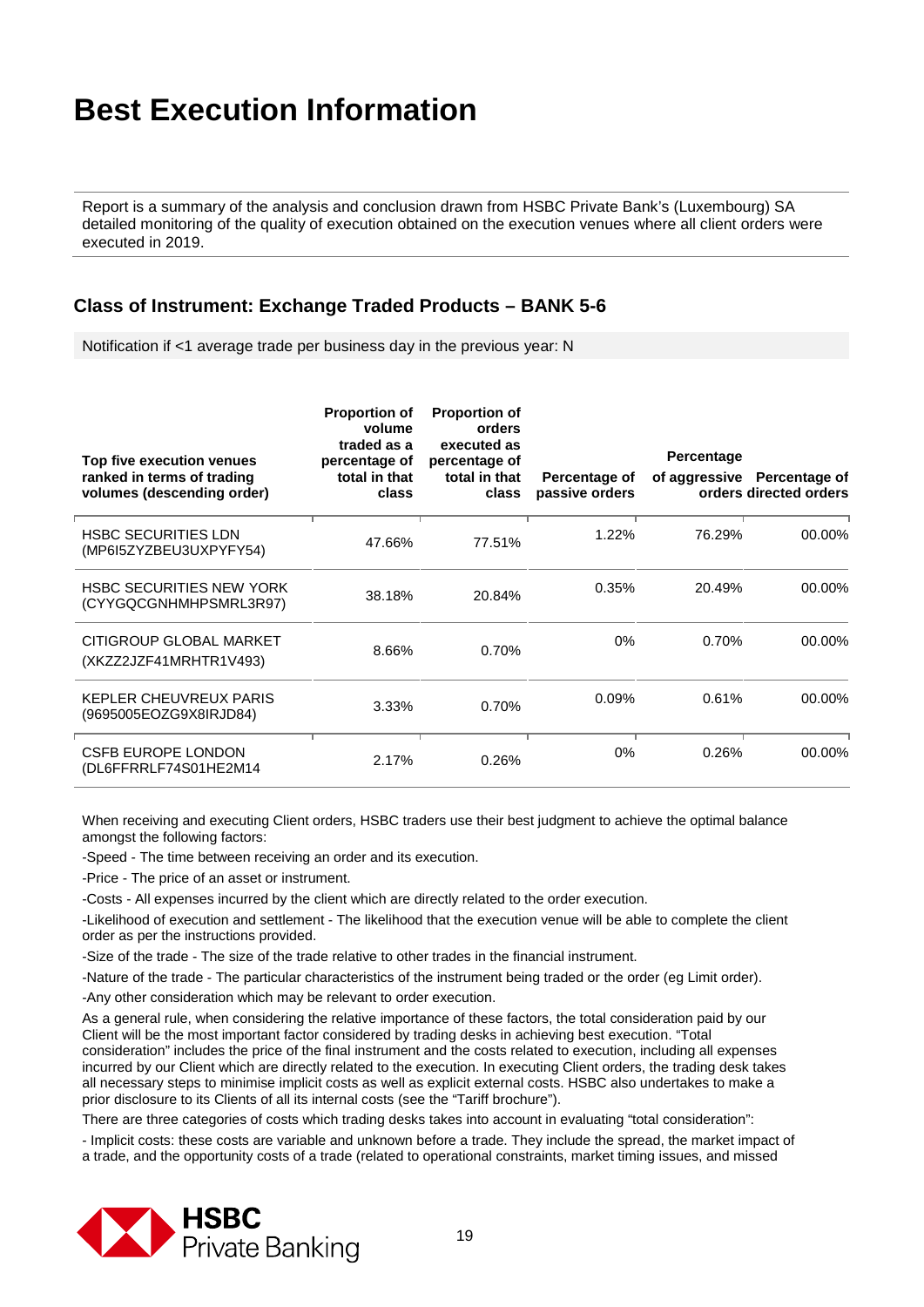trade costs). These costs depend fundamentally on the trade characteristics, the prevailing market conditions as well as the speed of execution.

- Explicit external costs, which include commissions, fees, taxes, exchange fees, clearing and settlement costs, or any other costs passed onto the Client by intermediaries participating on the transaction; and

- Explicit internal costs, which represent HSBC' remuneration through its commission or spread.

Whilst total consideration is of primary importance in achieving best execution, other factors identified above may also be instrumental in delivering the best possible execution result to the Client. Therefore, in evaluating the relative importance of all factors, HSBC will also take into account:

- the specific nature of the instrument traded;

- the market where such instrument is traded;

- the characteristics of the order relating to the instrument, including the size of the trade relative to other trades in the financial instrument and the need to minimise any possible impact of the order on the market.

HSBC maintains a process to review and mitigate any instances of conflicts arising through the normal course of business. HSBC ensures that all employees are aware of this process and take reasonable steps to identify conflicts of interest that arise or may arise in the course of providing any regulated activity to a client and which may adversely affect clients' interests.

HSBC/PBLU does not have any price arrangement with any execution venues.

No significant change in the list of execution venues listed when compared to previous reporting period.

Trading desk doesn't treat categories of clients differently.

Exceptions to the regular process of order management may be allowed only with respect to illiquid financial instruments and unusually large orders, both of which may need to be "worked" during a given period of time, either in search of available liquidity or to ensure the least impact on market price. HSBC will advise its Clients of this fact prior to working the order.

As a general rule, Client orders are not aggregated and are executed on a timely manner and by order of chronological priority. However, there may be instances where Client orders will be bulked, in particular for orders placed on Client portfolios managed by HSBC on a discretionary basis. In all cases, orders can only be aggregated when:

i) The characteristics of the orders makes them suitable for aggregation;

ii) HSBC determines that any such aggregation will not result in any disadvantage to a particular Client; and

iii) In compliance with HSBC' allocation procedures (as may be applicable).

To avoid concentration of risk in external entities, exposure limits by counterparties were defined and are monitored prior to any trade.

The trader best price selection is potentially limited then by exposure threshold defined by credit risk function.

These limits apply as well to intra-group trades.

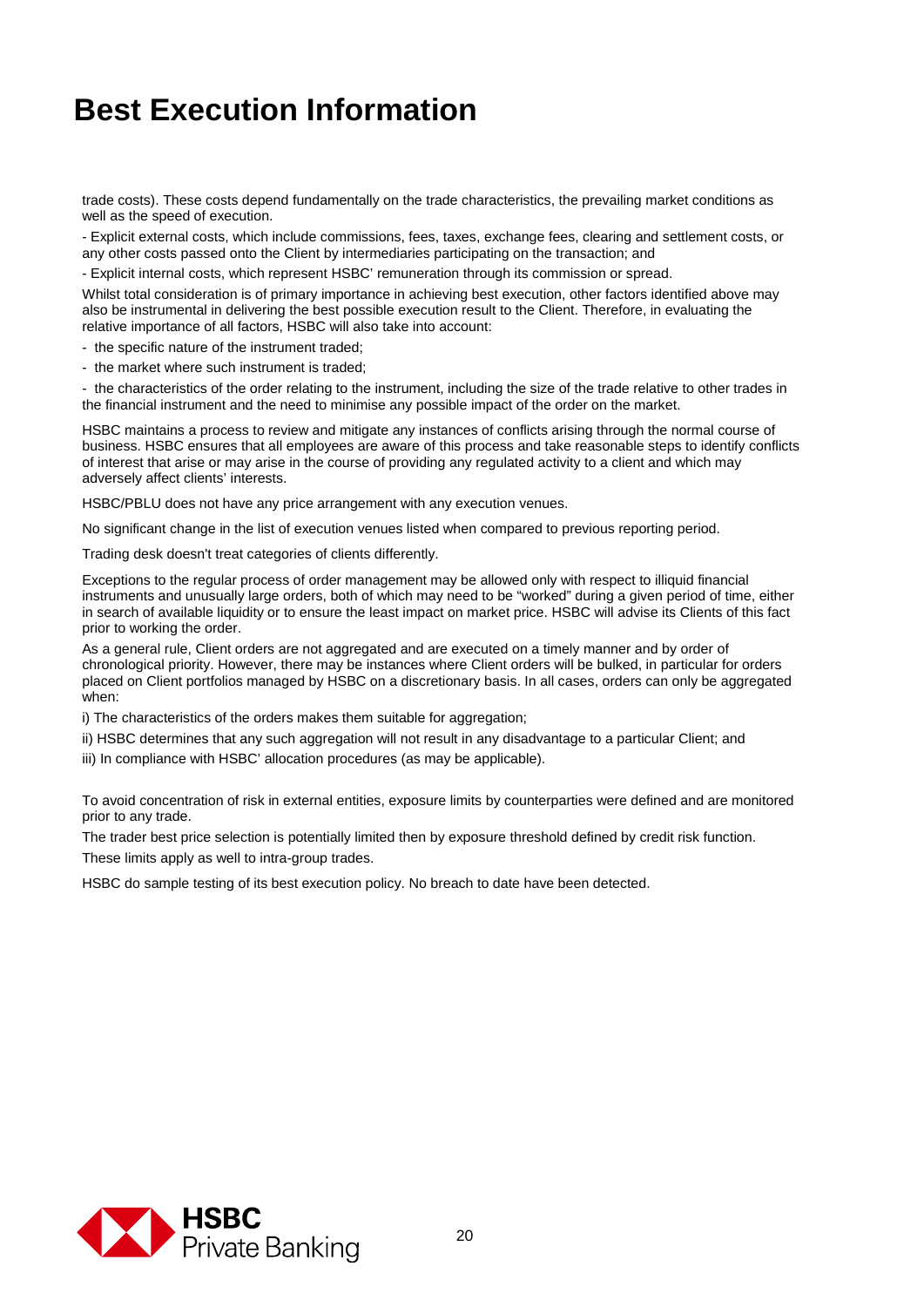Report is a summary of the analysis and conclusion drawn from HSBC Private Bank's (Luxembourg) SA detailed monitoring of the quality of execution obtained on the execution venues where all client orders were executed in 2019.

#### **Class of Instrument: Exchange Traded Products – BANK 5-6 BY DEFAULT**

Notification if <1 average trade per business day in the previous year: N

| Top five execution venues<br>ranked in terms of trading<br>volumes (descending order) | <b>Proportion of</b><br>volume<br>traded as a<br>percentage of<br>total in that<br>class | <b>Proportion of</b><br>orders<br>executed as<br>percentage of<br>total in that<br>class | Percentage of<br>passive orders | <b>Percentage</b> | of aggressive Percentage of<br>orders directed orders |
|---------------------------------------------------------------------------------------|------------------------------------------------------------------------------------------|------------------------------------------------------------------------------------------|---------------------------------|-------------------|-------------------------------------------------------|
| <b>HSBC SECURITIES LDN</b><br>(MP6I5ZYZBEU3UXPYFY54)                                  | 51.67%                                                                                   | 67.16%                                                                                   | 0.29%                           | 66.86%            | 00.00%                                                |
| <b>HSBC SECURITIES NEW YORK</b><br>(CYYGQCGNHMHPSMRL3R97)                             | 26.99%                                                                                   | 27.57%                                                                                   | $0\%$                           | 27.57%            | 00.00%                                                |
| <b>KEPLER CHEUVREUX PARIS</b><br>(9695005EOZG9X8IRJD84)                               | 8.32%                                                                                    | 1.17%                                                                                    | $0\%$                           | 1.17%             | 00.00%                                                |
| CITIGROUP GLOBAL MARKET<br>(XKZZ2JZF41MRHTR1V493)                                     | 7.40%                                                                                    | 2.64%                                                                                    | $0\%$                           | 2.64%             | 00.00%                                                |
| <b>CSFB EUROPE LONDON</b><br>(DL6FFRRLF74S01HE2M14                                    | 5.47%                                                                                    | 0.84%                                                                                    | $0\%$                           | 0.88%             | 00.00%                                                |

When receiving and executing Client orders, HSBC traders use their best judgment to achieve the optimal balance amongst the following factors:

-Speed - The time between receiving an order and its execution.

-Price - The price of an asset or instrument.

-Costs - All expenses incurred by the client which are directly related to the order execution.

-Likelihood of execution and settlement - The likelihood that the execution venue will be able to complete the client order as per the instructions provided.

-Size of the trade - The size of the trade relative to other trades in the financial instrument.

-Nature of the trade - The particular characteristics of the instrument being traded or the order (eg Limit order).

-Any other consideration which may be relevant to order execution.

As a general rule, when considering the relative importance of these factors, the total consideration paid by our Client will be the most important factor considered by trading desks in achieving best execution. "Total consideration" includes the price of the final instrument and the costs related to execution, including all expenses incurred by our Client which are directly related to the execution. In executing Client orders, the trading desk takes all necessary steps to minimise implicit costs as well as explicit external costs. HSBC also undertakes to make a prior disclosure to its Clients of all its internal costs (see the "Tariff brochure").

There are three categories of costs which trading desks takes into account in evaluating "total consideration":

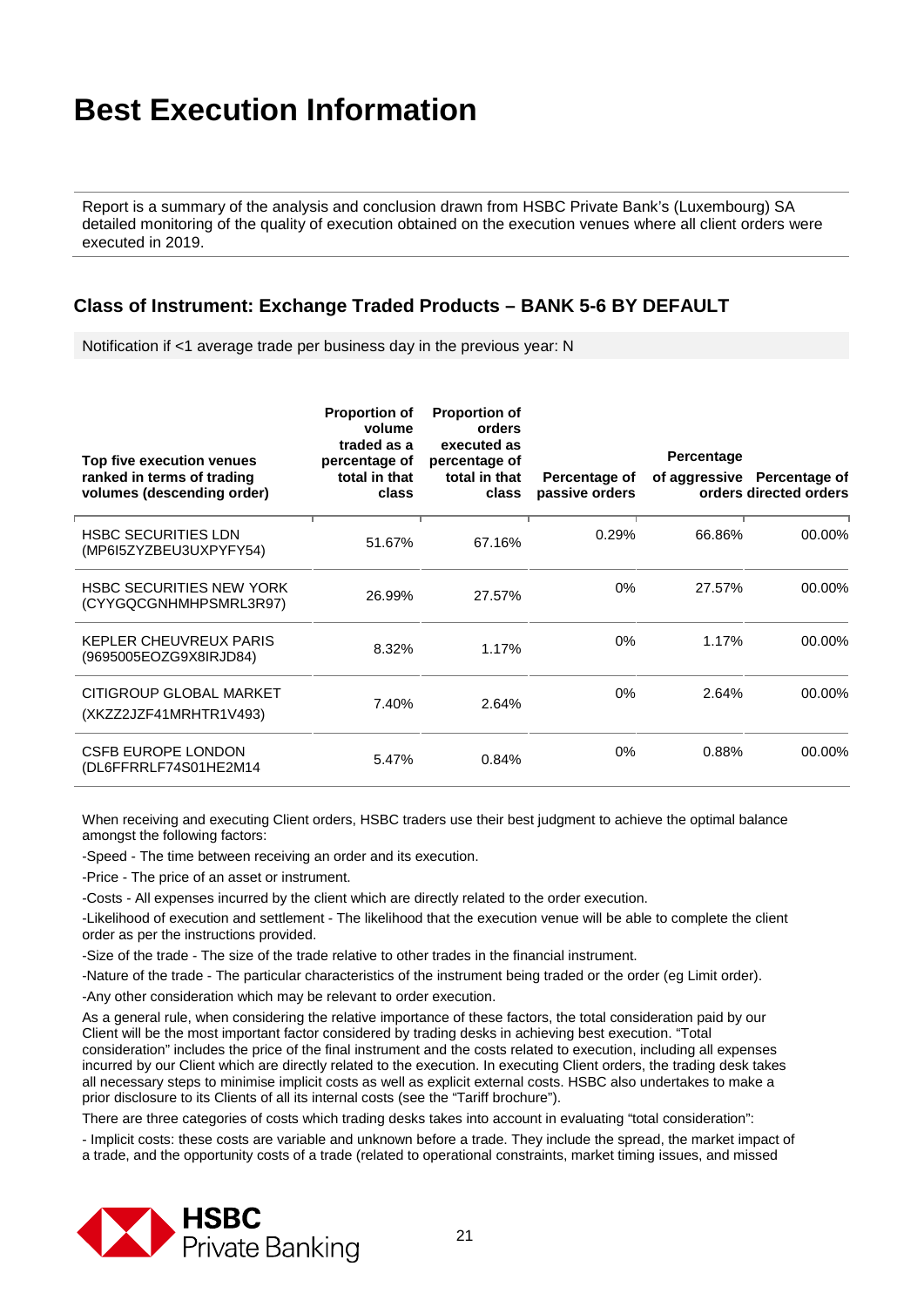trade costs). These costs depend fundamentally on the trade characteristics, the prevailing market conditions as well as the speed of execution.

- Explicit external costs, which include commissions, fees, taxes, exchange fees, clearing and settlement costs, or any other costs passed onto the Client by intermediaries participating on the transaction; and

- Explicit internal costs, which represent HSBC' remuneration through its commission or spread.

Whilst total consideration is of primary importance in achieving best execution, other factors identified above may also be instrumental in delivering the best possible execution result to the Client. Therefore, in evaluating the relative importance of all factors, HSBC will also take into account:

- the specific nature of the instrument traded;
- the market where such instrument is traded;

- the characteristics of the order relating to the instrument, including the size of the trade relative to other trades in the financial instrument and the need to minimise any possible impact of the order on the market.

HSBC maintains a process to review and mitigate any instances of conflicts arising through the normal course of business. HSBC ensures that all employees are aware of this process and take reasonable steps to identify conflicts of interest that arise or may arise in the course of providing any regulated activity to a client and which may adversely affect clients' interests.

HSBC/PBLU does not have any price arrangement with any execution venues.

No significant change in the list of execution venues listed when compared to previous reporting period.

Trading desk doesn't treat categories of clients differently.

Exceptions to the regular process of order management may be allowed only with respect to illiquid financial instruments and unusually large orders, both of which may need to be "worked" during a given period of time, either in search of available liquidity or to ensure the least impact on market price. HSBC will advise its Clients of this fact prior to working the order.

As a general rule, Client orders are not aggregated and are executed on a timely manner and by order of chronological priority. However, there may be instances where Client orders will be bulked, in particular for orders placed on Client portfolios managed by HSBC on a discretionary basis. In all cases, orders can only be aggregated when:

i) The characteristics of the orders makes them suitable for aggregation;

ii) HSBC determines that any such aggregation will not result in any disadvantage to a particular Client; and

iii) In compliance with HSBC' allocation procedures (as may be applicable).

To avoid concentration of risk in external entities, exposure limits by counterparties were defined and are monitored prior to any trade.

The trader best price selection is potentially limited then by exposure threshold defined by credit risk function.

These limits apply as well to intra-group trades.

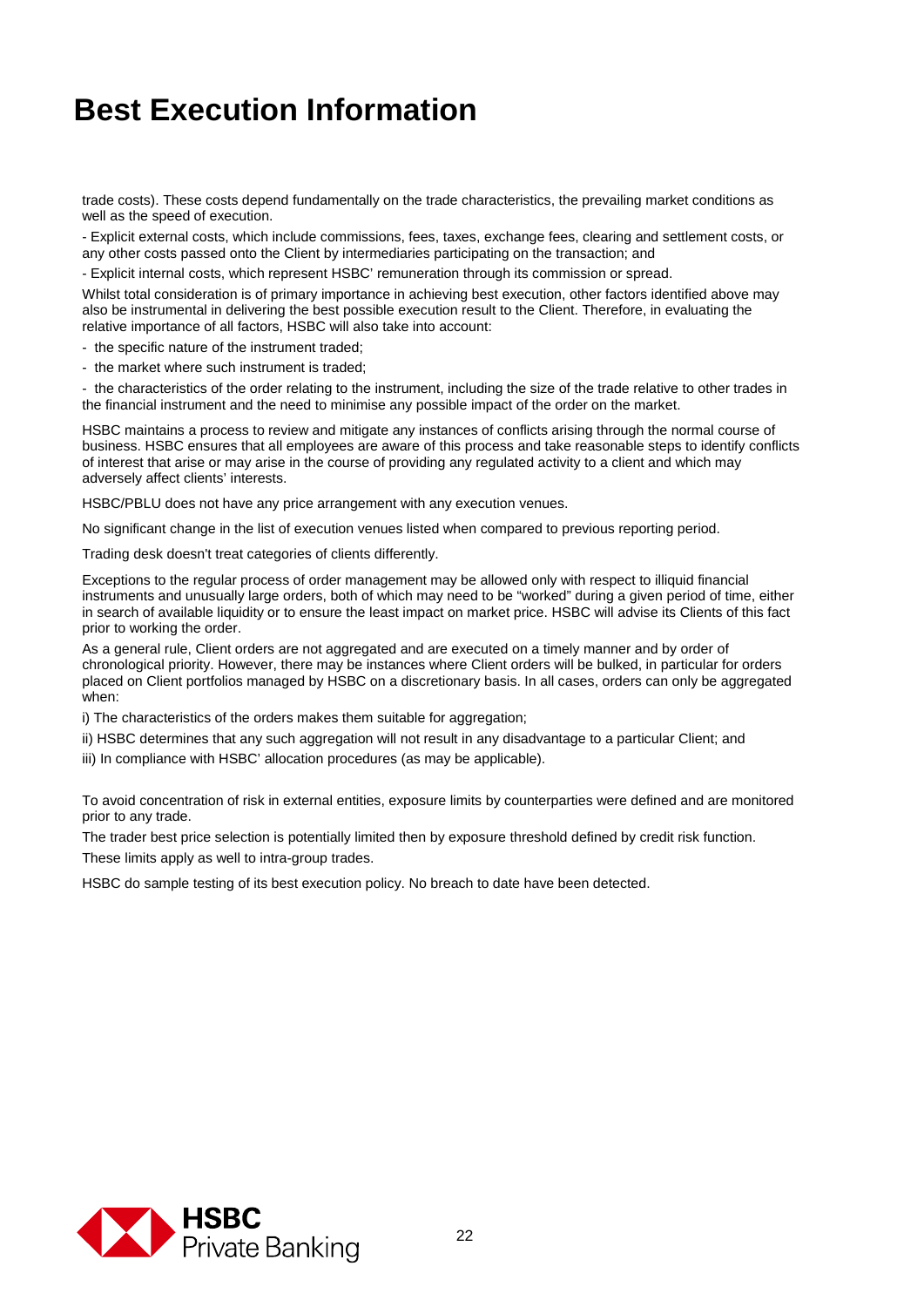Report is a summary of the analysis and conclusion drawn from HSBC Private Bank's (Luxembourg) SA detailed monitoring of the quality of execution obtained on the execution venues where all client orders were executed in 2019.

#### **Class of Instrument: Securitized Derivatives**

Notification if <1 average trade per business day in the previous year: Y

| Top five execution venues<br>ranked in terms of trading<br>volumes (descending order) | <b>Proportion of</b><br>volume<br>traded as a<br>percentage of<br>total in that<br>class | <b>Proportion of</b><br>orders<br>executed as<br>percentage of<br>total in that<br>class | Percentage of<br>passive orders | Percentage | of aggressive Percentage of<br>orders directed orders |
|---------------------------------------------------------------------------------------|------------------------------------------------------------------------------------------|------------------------------------------------------------------------------------------|---------------------------------|------------|-------------------------------------------------------|
| <b>HSBC BANK PLC LONDON</b><br>(MP6I5ZYZBEU3UXPYFY54)                                 | 37.13%                                                                                   | 38.89%                                                                                   | 1.85%                           | 37.04%     | 00.00%                                                |
| SOCIETE GENERALE PARIS<br>(O2RNE8IBXP4R0TD8PU41)                                      | 24.63%                                                                                   | 14.81%                                                                                   | $0\%$                           | 14.81%     | 00.00%                                                |
| <b>VONTOBEL ZURICH</b><br>(549300L7V4MGECYRM576)                                      | 14.05%                                                                                   | 27.78%                                                                                   | 27.78%                          | $0\%$      | 00.00%                                                |
| <b>BNP PARIS SA PARIS</b><br>(R0MUWSFPU8MPRO8K5P83)                                   | 10.23%                                                                                   | 5.56%                                                                                    | 0%                              | 5.56%      | 00.00%                                                |
| <b>CREDIT AGRICOLE CORP PARIS</b><br>(1VUV7VQFKUOQSJ21A208)                           | 5.31%                                                                                    | 1.85%                                                                                    | 0%                              | 1.85%      | 00.00%                                                |

When receiving and executing Client orders, HSBC traders use their best judgment to achieve the optimal balance amongst the following factors:

-Speed - The time between receiving an order and its execution.

-Price - The price of an asset or instrument.

-Costs - All expenses incurred by the client which are directly related to the order execution.

-Likelihood of execution and settlement - The likelihood that the execution venue will be able to complete the client order as per the instructions provided.

-Size of the trade - The size of the trade relative to other trades in the financial instrument.

-Nature of the trade - The particular characteristics of the instrument being traded or the order (eg Limit order).

-Any other consideration which may be relevant to order execution.

As a general rule, when considering the relative importance of these factors, the total consideration paid by our Client will be the most important factor considered by trading desks in achieving best execution. "Total consideration" includes the price of the final instrument and the costs related to execution, including all expenses incurred by our Client which are directly related to the execution. In executing Client orders, the trading desk takes all necessary steps to minimise implicit costs as well as explicit external costs. HSBC also undertakes to make a prior disclosure to its Clients of all its internal costs (see the "Tariff brochure").

There are three categories of costs which trading desks takes into account in evaluating "total consideration":

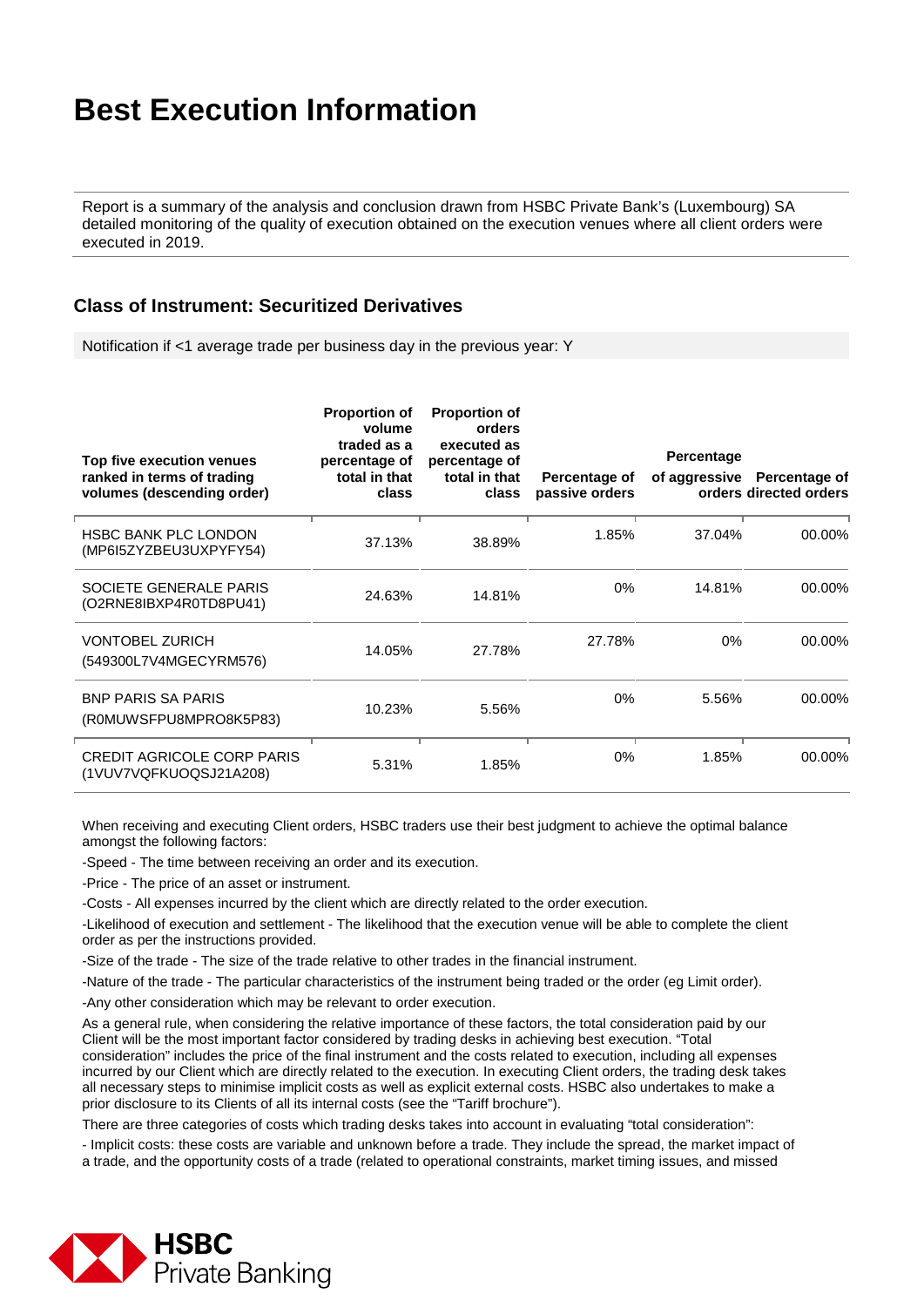trade costs). These costs depend fundamentally on the trade characteristics, the prevailing market conditions as well as the speed of execution.

- Explicit external costs, which include commissions, fees, taxes, exchange fees, clearing and settlement costs, or any other costs passed onto the Client by intermediaries participating on the transaction; and

- Explicit internal costs, which represent HSBC' remuneration through its commission or spread.

Whilst total consideration is of primary importance in achieving best execution, other factors identified above may also be instrumental in delivering the best possible execution result to the Client. Therefore, in evaluating the relative importance of all factors, HSBC will also take into account:

- the specific nature of the instrument traded;
- the market where such instrument is traded;

- the characteristics of the order relating to the instrument, including the size of the trade relative to other trades in the financial instrument and the need to minimise any possible impact of the order on the market.

HSBC maintains a process to review and mitigate any instances of conflicts arising through the normal course of business. HSBC ensures that all employees are aware of this process and take reasonable steps to identify conflicts of interest that arise or may arise in the course of providing any regulated activity to a client and which may adversely affect clients' interests.

HSBC/PBLU does not have any price arrangement with any execution venues.

No significant change in the list of execution venues listed when compared to previous reporting period except for an increased allocation to Vontobel due to the type of structured product sourced by this counterparty and our client were willing to invest in.

Trading desk doesn't treat categories of clients differently.

Exceptions to the regular process of order management may be allowed only with respect to illiquid financial instruments and unusually large orders, both of which may need to be "worked" during a given period of time, either in search of available liquidity or to ensure the least impact on market price. HSBC will advise its Clients of this fact prior to working the order.

As a general rule, Client orders are not aggregated and are executed on a timely manner and by order of chronological priority. However, there may be instances where Client orders will be bulked, in particular for orders placed on Client portfolios managed by HSBC on a discretionary basis. In all cases, orders can only be aggregated when:

i) The characteristics of the orders makes them suitable for aggregation;

ii) HSBC determines that any such aggregation will not result in any disadvantage to a particular Client; and

iii) In compliance with HSBC' allocation procedures (as may be applicable).

To avoid concentration of risk in external entities, exposure limits by counterparties were defined and are monitored prior to any trade.

The trader best price selection is potentially limited then by exposure threshold defined by credit risk function. These limits apply as well to intra-group trades.

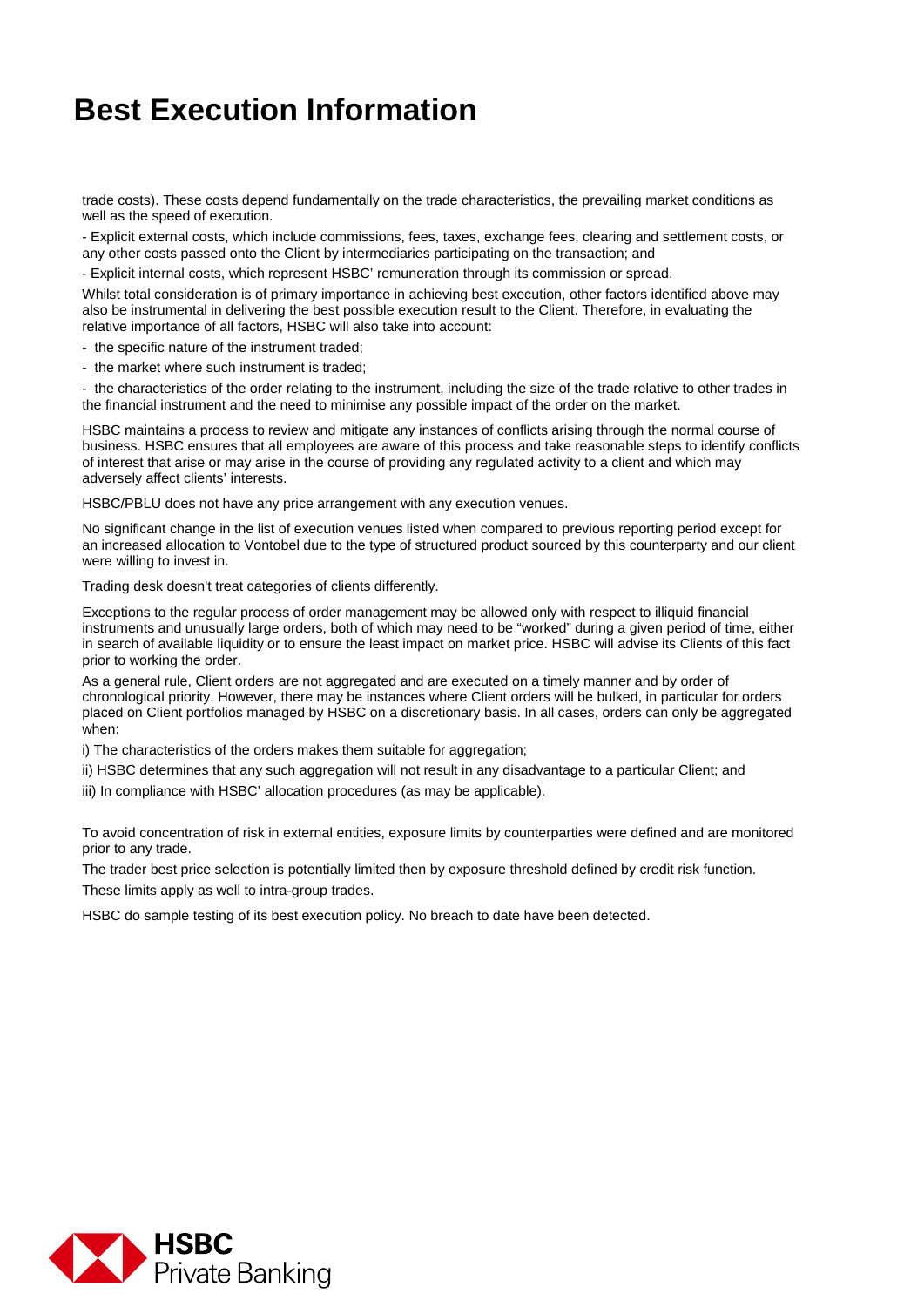Report is a summary of the analysis and conclusion drawn from HSBC Private Bank's (Luxembourg) SA detailed monitoring of the quality of execution obtained on the execution venues where all client orders were executed in 2019.

#### **Class of Instrument: Other Instruments**

Notification if <1 average trade per business day in the previous year: N

| Top five execution venues<br>ranked in terms of trading<br>volumes (descending order) | <b>Proportion of</b><br>volume<br>traded as a<br>percentage of<br>total in that<br>class | <b>Proportion of</b><br>orders<br>executed as<br>percentage of<br>total in that<br>class | Percentage of<br>passive orders | Percentage | of aggressive Percentage of<br>orders directed orders |
|---------------------------------------------------------------------------------------|------------------------------------------------------------------------------------------|------------------------------------------------------------------------------------------|---------------------------------|------------|-------------------------------------------------------|
| <b>HSBC SECURITIES LUX</b><br>(213800OPVOQIR4OADG59)                                  | 45.96%                                                                                   | 22.18%                                                                                   | N/A                             | N/A        | 00.00%                                                |
| EUROCLEAR BANK SA / NV<br>(549300OZ46BRLZ8Y6F65)                                      | 45.29%                                                                                   | 65.15%                                                                                   | N/A                             | N/A        | 00.00%                                                |
| <b>MAITLAND LULXEMBOURG</b><br>$\left( \right)$                                       | 4.95%                                                                                    | 2.63%                                                                                    | N/A                             | N/A        | 00.00%                                                |
| HSBC PB (Suisse) Geneva<br>(549300LM7URE8RZR5X06)                                     | 3.16%                                                                                    | 9.05%                                                                                    | N/A                             | N/A        | 00.00%                                                |
| HSBC S.S. (IRELAND) LTD<br>(213800HVF4H4GD6WSK83)                                     | 0.23%                                                                                    | 0.33%                                                                                    | N/A                             | N/A        | 00.00%                                                |

When receiving and executing Client orders, HSBC traders use their best judgment to achieve the optimal balance amongst the following factors:

-Speed - The time between receiving an order and its execution.

-Price - The price of an asset or instrument.

-Costs - All expenses incurred by the client which are directly related to the order execution.

-Likelihood of execution and settlement - The likelihood that the execution venue will be able to complete the client order as per the instructions provided.

-Size of the trade - The size of the trade relative to other trades in the financial instrument.

-Nature of the trade - The particular characteristics of the instrument being traded or the order (eg Limit order).

-Any other consideration which may be relevant to order execution.

As a general rule, when considering the relative importance of these factors, the total consideration paid by our Client will be the most important factor considered by trading desks in achieving best execution. "Total consideration" includes the price of the final instrument and the costs related to execution, including all expenses incurred by our Client which are directly related to the execution. In executing Client orders, the trading desk takes all necessary steps to minimise implicit costs as well as explicit external costs. HSBC also undertakes to make a prior disclosure to its Clients of all its internal costs (see the "Tariff brochure").

There are three categories of costs which trading desks takes into account in evaluating "total consideration":

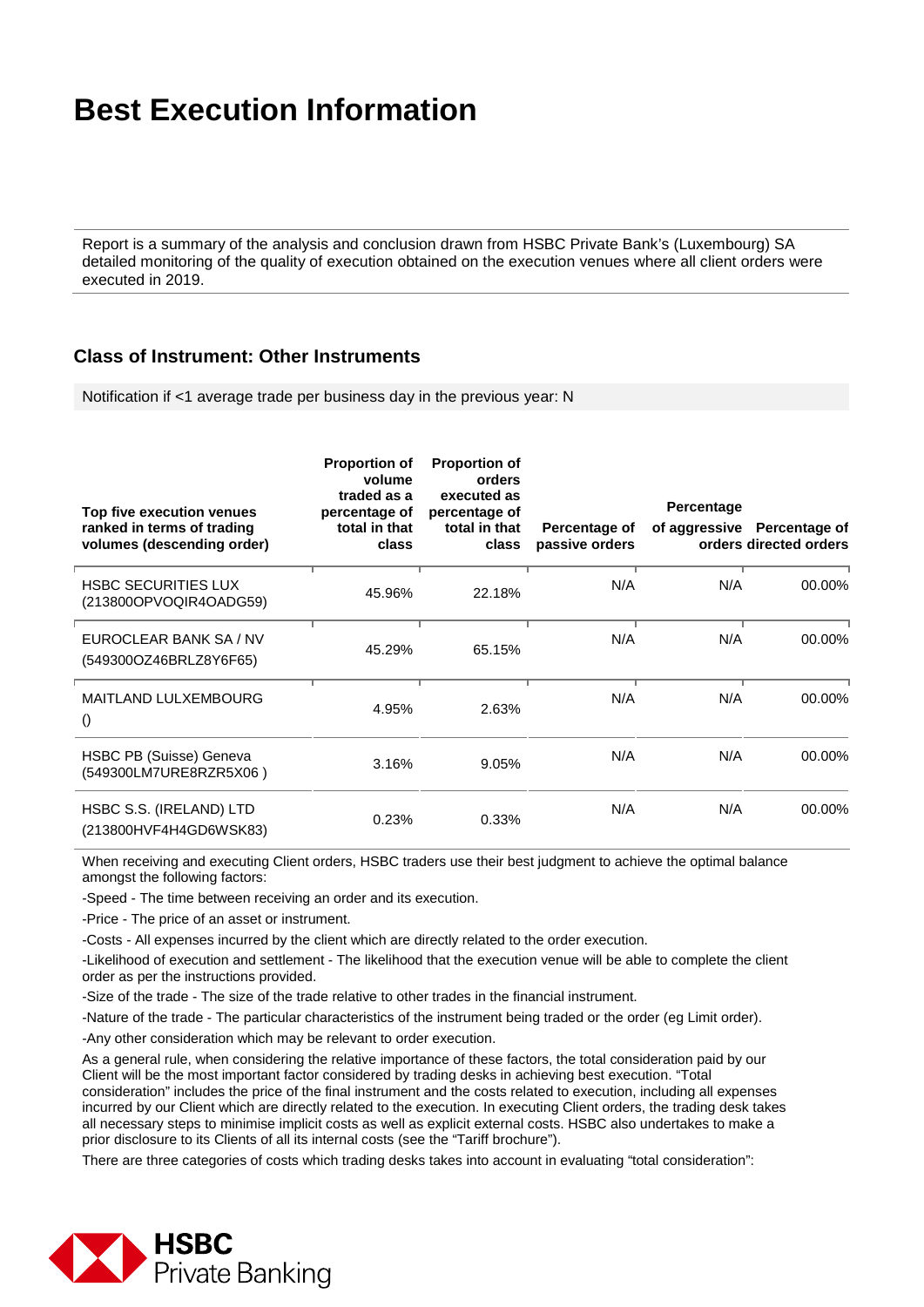- Implicit costs: these costs are variable and unknown before a trade. They include the spread, the market impact of a trade, and the opportunity costs of a trade (related to operational constraints, market timing issues, and missed trade costs). These costs depend fundamentally on the trade characteristics, the prevailing market conditions as well as the speed of execution.

- Explicit external costs, which include commissions, fees, taxes, exchange fees, clearing and settlement costs, or any other costs passed onto the Client by intermediaries participating on the transaction; and

- Explicit internal costs, which represent HSBC' remuneration through its commission or spread.

Whilst total consideration is of primary importance in achieving best execution, other factors identified above may also be instrumental in delivering the best possible execution result to the Client. Therefore, in evaluating the relative importance of all factors, HSBC will also take into account:

- the specific nature of the instrument traded;

- the market where such instrument is traded;

- the characteristics of the order relating to the instrument, including the size of the trade relative to other trades in the financial instrument and the need to minimise any possible impact of the order on the market.

HSBC maintains a process to review and mitigate any instances of conflicts arising through the normal course of business. HSBC ensures that all employees are aware of this process and take reasonable steps to identify conflicts of interest that arise or may arise in the course of providing any regulated activity to a client and which may adversely affect clients' interests.

HSBC/PBLU does not have any price arrangement with any execution venues.

No significant change in the list of execution venues listed when compared to previous reporting period.

Trading desk doesn't treat categories of clients differently.

Exceptions to the regular process of order management may be allowed only with respect to illiquid financial instruments and unusually large orders, both of which may need to be "worked" during a given period of time, either in search of available liquidity or to ensure the least impact on market price. HSBC will advise its Clients of this fact prior to working the order.

As a general rule, Client orders are not aggregated and are executed on a timely manner and by order of chronological priority. However, there may be instances where Client orders will be bulked, in particular for orders placed on Client portfolios managed by HSBC on a discretionary basis. In all cases, orders can only be aggregated when:

i) The characteristics of the orders makes them suitable for aggregation;

ii) HSBC determines that any such aggregation will not result in any disadvantage to a particular Client; and

iii) In compliance with HSBC' allocation procedures (as may be applicable).

To avoid concentration of risk in external entities, exposure limits by counterparties were defined and are monitored prior to any trade.

The trader best price selection is potentially limited then by exposure threshold defined by credit risk function. These limits apply as well to intra-group trades.